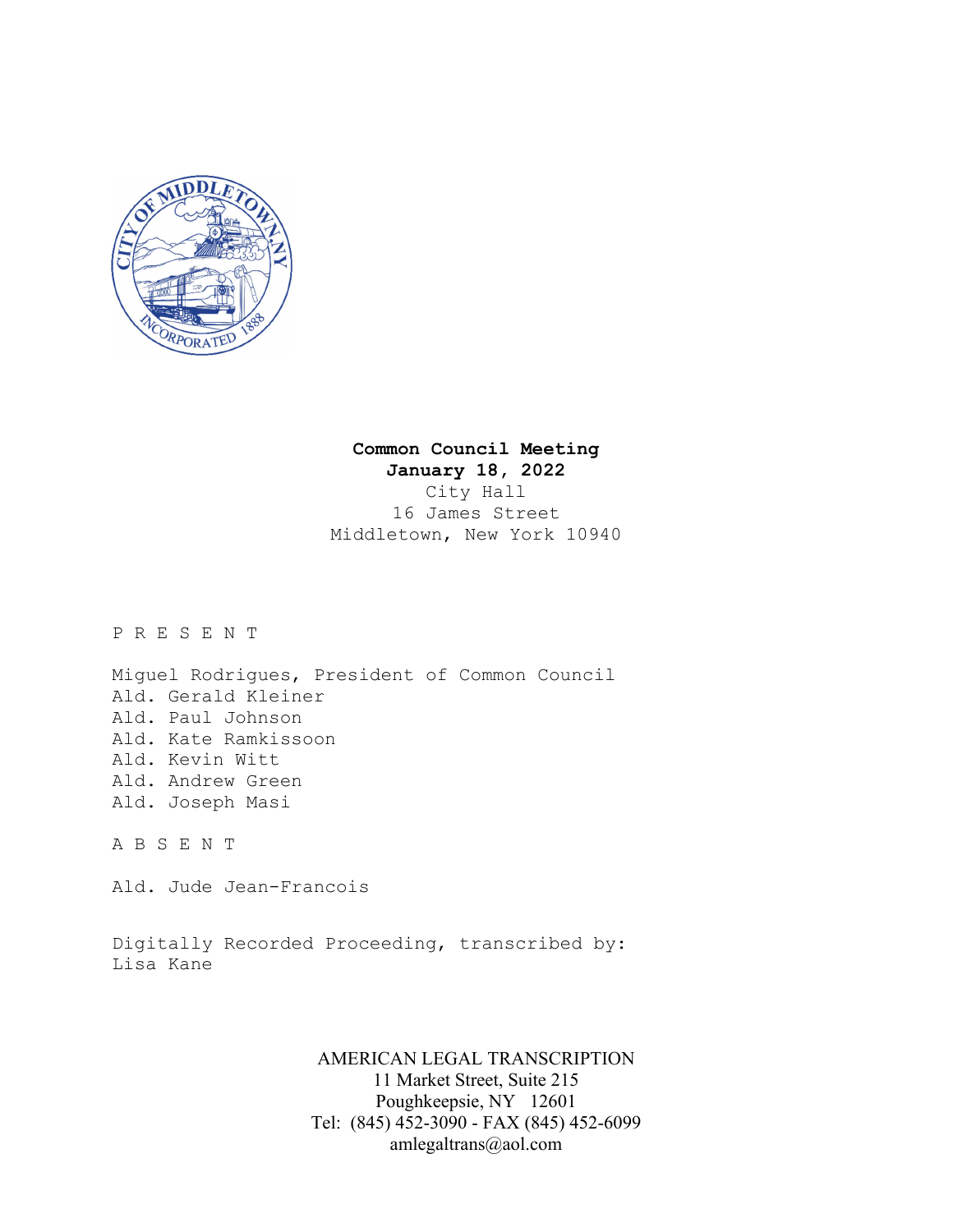## INDEX

|                                          | PAGE |
|------------------------------------------|------|
| Mari Bruni, Economic Development         | 4    |
| Nick Barber, Fire Chief                  | 4    |
| John Ewanciw, Police Chief               | 5    |
| Raelynn Bertholf, Superintendent of Rec. | 6    |
| Kelly Ann Kelly, City Treasurer          | 7    |
| Richard McCormack, City Clerk            | 8    |
| Ald. Masi                                | 8    |
| Ald. Witt                                | 9    |
| Ald. Green                               | 10   |
| Ald. Kleiner                             | 11   |
| Ald. Ramkissoon                          | 12   |
| Ald. Johnson                             | 12   |
| Ald. Tobin                               | 13   |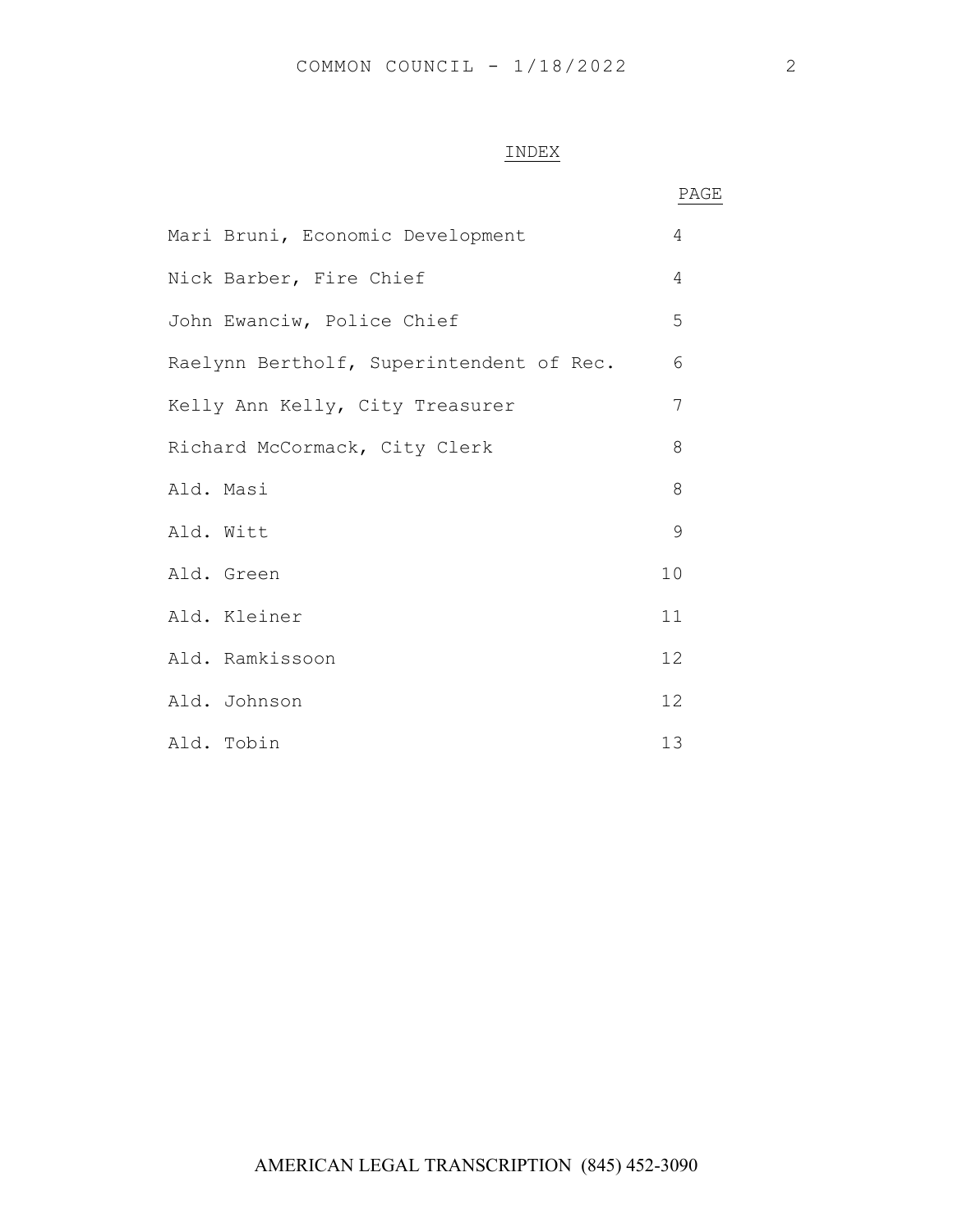1. Pledge of Allegiance

#### **PRESIDENT RODRIGUES**: Roll.

2. Roll Call

Roll Call: Johnson, Ramkissoon, Kleiner, Green, Witt, Masi, President Rodrigues.

3. Approval of Minutes.

**PRESIDENT RODRIGUES:** Approval of minutes.

**COUNCIL CLERK:** We have the minutes this evening from December 7th, December 21st, and January 23rd, 2022.

 **ALD. MASI:** So moved.

 **PRESIDENT RODRIGUES:** We have a motion by Mr.

Masi, seconded by Alderman Green. All in favor?

#### **COUNCIL MEMBERS:** Aye.

4. Correspondence, Communications and Reports

**PRESIDENT RODRIGUES:** Correspondence.

**COUNCIL CLERK:** None this evening.

5. For the Good of the City

 **PRESIDENT RODRIGUES:** Anyone who would like to address the Council, please step forward.

Eileen, do we have anybody on line? Hearing none.

6**.** Remarks of the Mayor.

(None this evening.)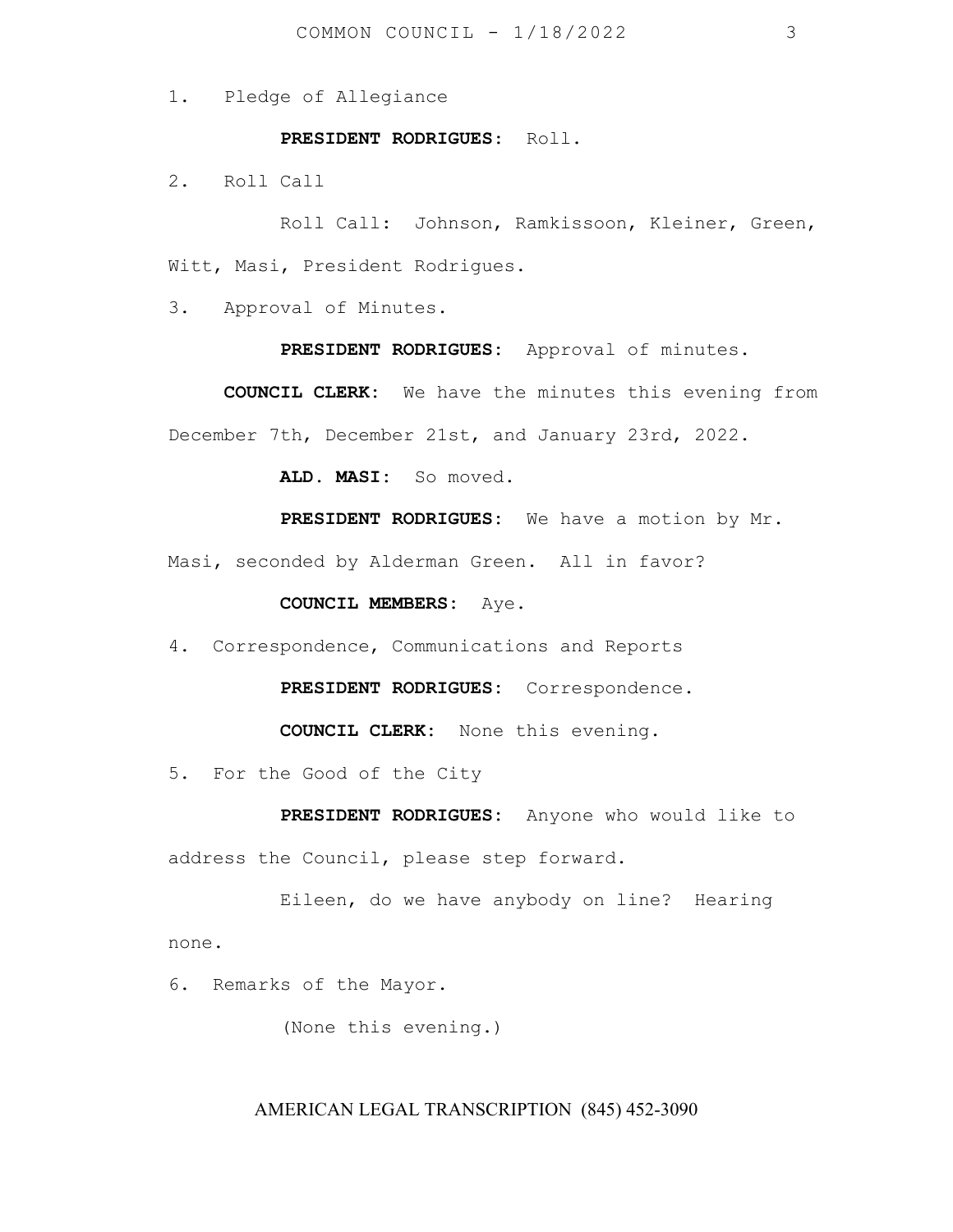7**.** Remarks of Department Heads.

 **PRESIDENT RODRIGUES:** Remarks of Department Heads. Economic Development.

 **MARI BRUNI, ECONOMIC DEVELOPMENT:** Good evening, everyone. Our Department has been busy this past month with reorganizational meetings and annual meetings. We had the bid annual meeting last week. And today we had our IDA and CDA reorganizational meetings. And everything went very well. And on, on to continuing with 2022 and, hopefully, we'll have a successful year.

And that's all I have for tonight.

 **PRESIDENT RODRIGUES:** Any questions for Maria? Thank you, Maria.

Fire Chief.

 **NICK BARBER, FIRE CHIEF:** We've been busy too, a lot of busted water pipes. So far we're up to 67 calls for the month of January. And we finished off, I believe, last year with 886, just up 20, 20 runs from year previous.

Other than that, that's all I have for right now. Questions?

 **PRESIDENT RODRIGUES:** Any questions for the Fire Chief? Just, Chief, on those email -- send me an email of all the broken water pipes.

> AMERICAN LEGAL TRANSCRIPTION (845) 452-3090  **NICK BARBER, FIRE CHIEF:** All of them. You have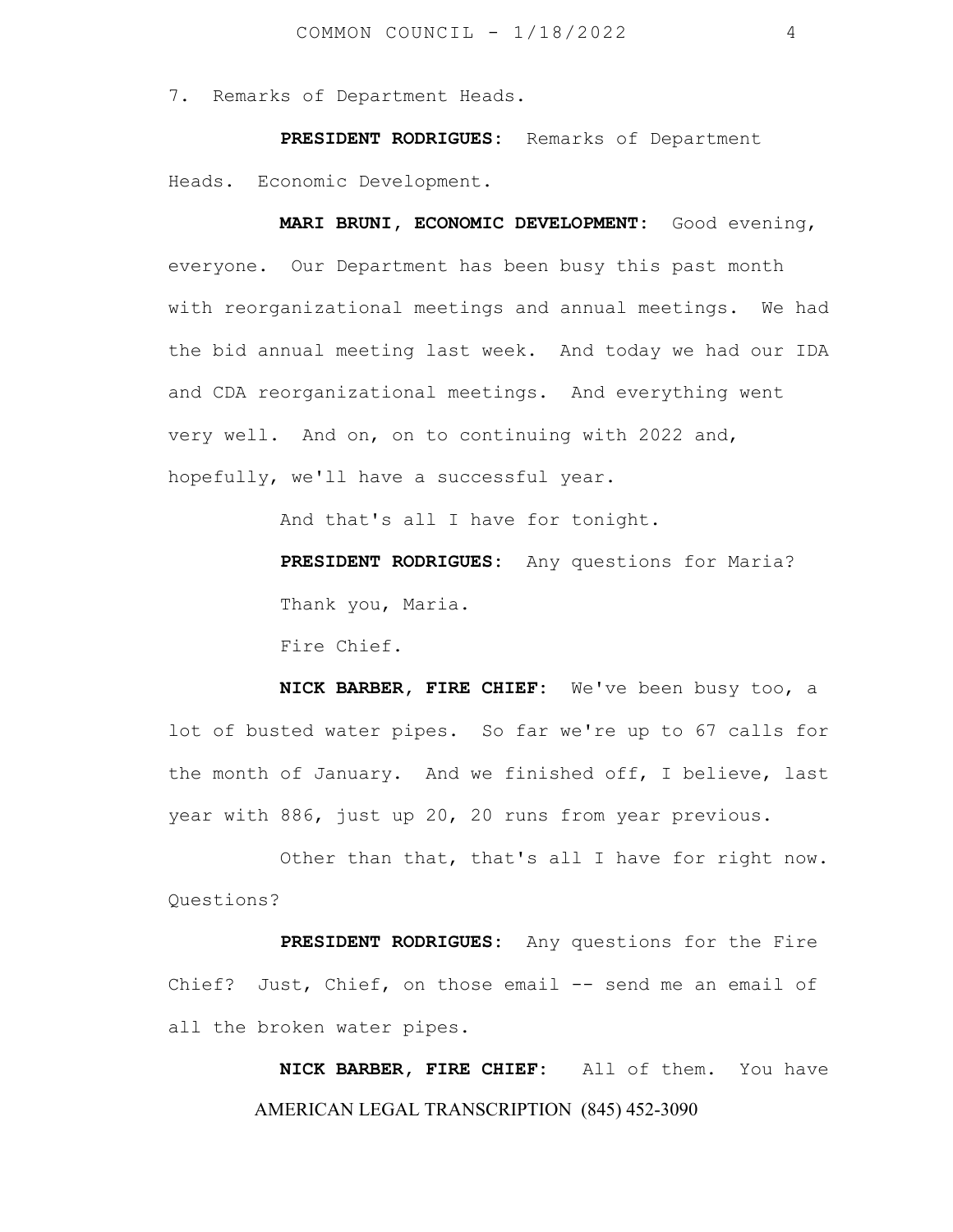it on Rover, you know.

 **PRESIDENT RODRIGUES:** I know, but I want it in an email.

 **NICK BARBER, FIRE CHIEF:** I'll take -- I'll do your secretary work.

 **PRESIDENT RODRIGUES:** Appreciate it.

 **NICK BARBER, FIRE CHIEF:** Okay.

Police Chief.

JOHN EWANCIW, POLICE CHIEF: Good evening. Just a couple of quick things this evening. First, I'd like to recognize the fifth grade students at Presidential Park Elementary School. This past Friday they had their DARE graduation. Once again, Officer Beebe did a great job bringing all the students up to graduation level, so congratulations to her as well.

And, secondly, I just want to remind the community about parking. The overnight parking is in effect. Especially during the winter storm, please don't leave your cars out there and cause us to tow them. It's -- it's very expensive, so please follow along with the rules.

 Tonight there be some downtown parking restrictions due to snow removal, so please pay attention that as well.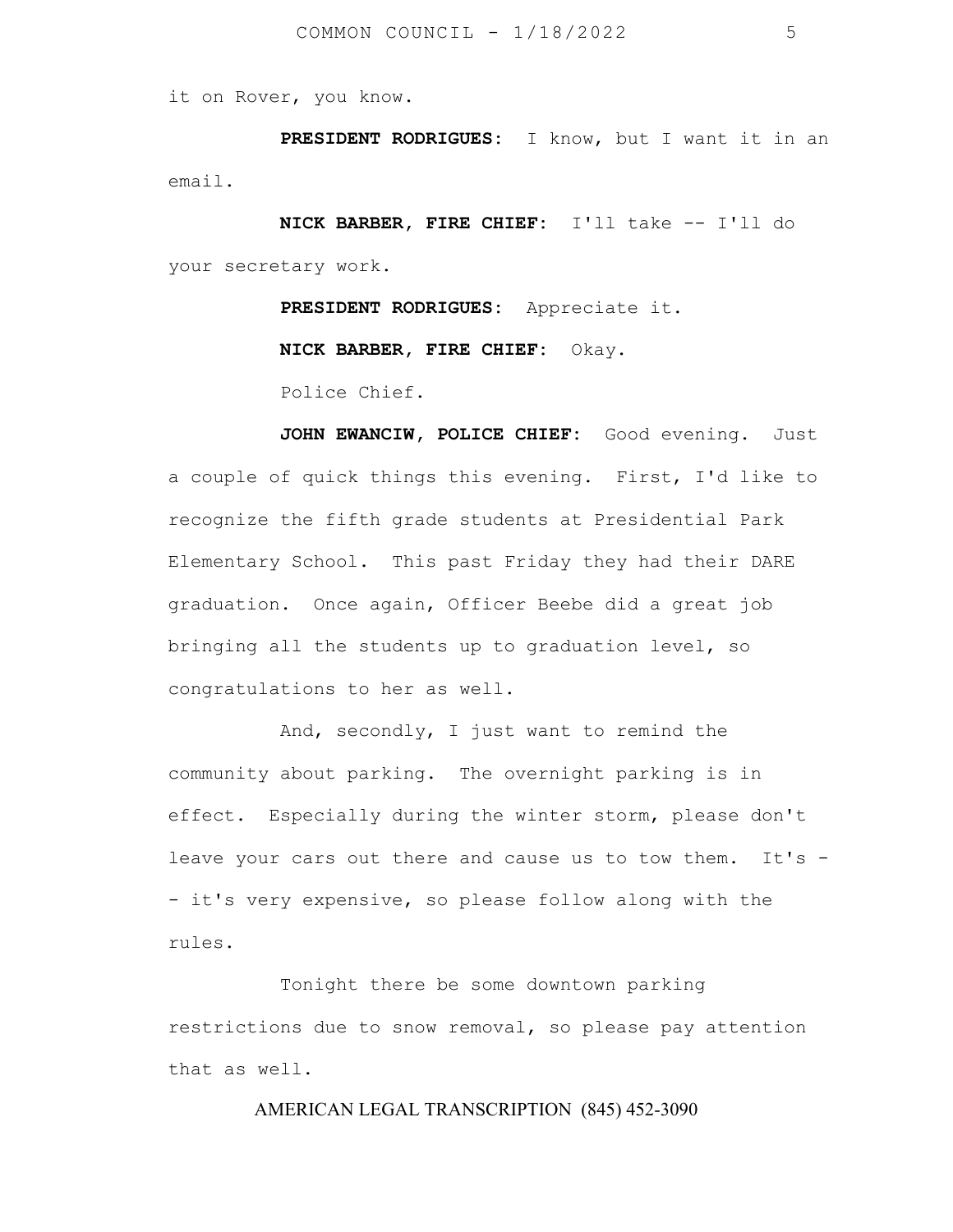Other than that, I have nothing.

 **PRESIDENT RODRIGUES:** Any questions for the police chief?

Houston Avenue has a car buried in the snow with several tickets on it.

 **JOHN EWANCIW, POLICE CHIEF:** With several tickets?.

 **PRESIDENT RODRIGUES:** We can -- we can tow that one tonight.

 **JOHN EWANCIW, POLICE CHIEF:** At least it has tickets.

 **PRESIDENT RODRIGUES:** It's low numbers, like, maybe 13, 14.

JOHN EWANCIW, POLICE CHIEF: Find it, they have a lot of snow on it. Thank you.

 **PRESIDENT RODRIGUES:** All right. Superintendent of Recreation.

#### **RAELYNN BERTHOLF, SUPERINTENDENT OF RECREATION:**

Good evening, everyone. We started programming, keeping it going. We have a few new programs. Cooking class actually filled up soon, like, within a day of posting it. And we also have some new art classes and indoor soccer, so check out our registration site. And, Mr. Masi, welcome back, I missed you.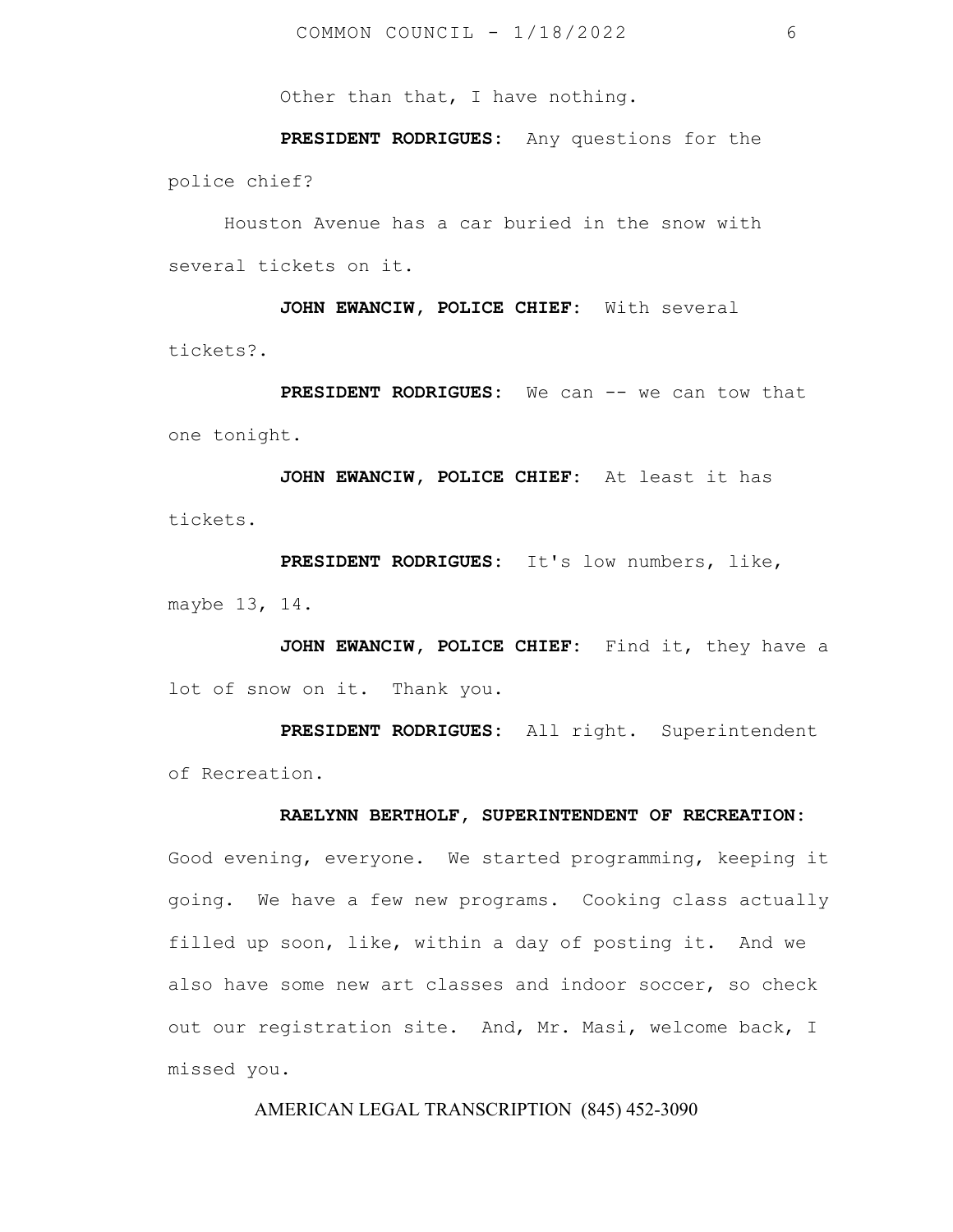**ALD. MASI:** Thank you. I was wondering why the other two department or three department heads -- I appreciate that. Thank you.

 **MALE SPEAKER:** Do you want me to answer that right now?

# **RAELYNN BERTHOLF, SUPERINTENDENT OF RECREATION:**  And then, Your Honor, that is all tonight. Any questions?

 **PRESIDENT RODRIGUES:** Any, any questions for Raelynn? Raelynn, I know I'm going to say this, I'm probably going to say this once a month, lifeguards.

 **RAELYNN BERTHOLF, SUPERINTENDENT OF RECREATION:**  Yes.

 **PRESIDENT RODRIGUES:** We've got to recruit. We have to open the pools up this year. I know we've got to do it.

#### **RAELYNN BERTHOLF, SUPERINTENDENT OF RECREATION:**

We're going to be working on permits to get into the pool and looking for someone to run our classes for us.

**PRESIDENT RODRIGUES:** All right. Thank you.

 **RAELYNN BERTHOLF, SUPERINTENDENT OF RECREATION:**  You're welcome.

City Treasurer.

AMERICAN LEGAL TRANSCRIPTION (845) 452-3090 **KELLY ANN KELLY, CITY TREASURER:** Good evening. I just wanted to thank you all for approving that local law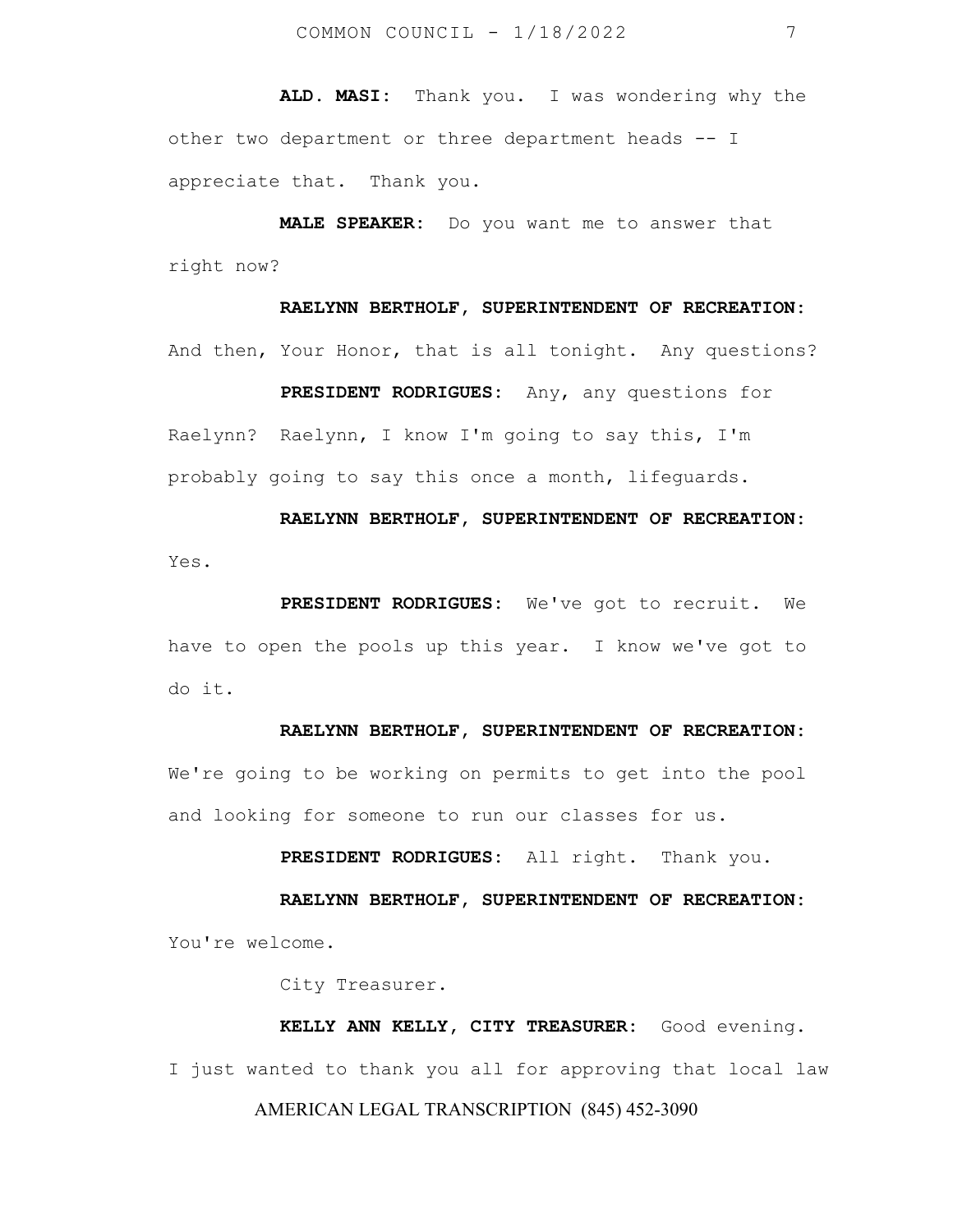that will make the Finance Department's job very happy. In fact, some of the residents actually like it at the Village of Walden. A lot of people just didn't pay their water bill and then they were able to use more deductions on their taxes. That's what they used to tell me. You know, I just spoke to Alex, we're probably going to do some fees maybe to still entice people to pay it, you know, instead of going on the taxes, but thank you. And welcome back, Mr. Masi.

> **PRESIDENT RODRIGUES:** Any questions for Kelly? Thank you, Kelly.

City Clerk.

 **RICHARD MCCORMACK, CITY CLERK:** Welcome back, Mr. Masi. That's it.

 **PRESIDENT RODRIGUES:** Any questions? All right. 8. Public Hearings and Grievances.

**PRESIDENT RODRIGUES:** No public hearings.

9. Petitions and Complaints

**PRESIDENT RODRIGUES:** No Petitions and

Complaints.

10. Remarks of the Alderman.

 **PRESIDENT RODRIGUES:** Remarks of Alderman. Alderman Masi.

AMERICAN LEGAL TRANSCRIPTION (845) 452-3090  **ALD. MASI:** First, I am glad to be back. I left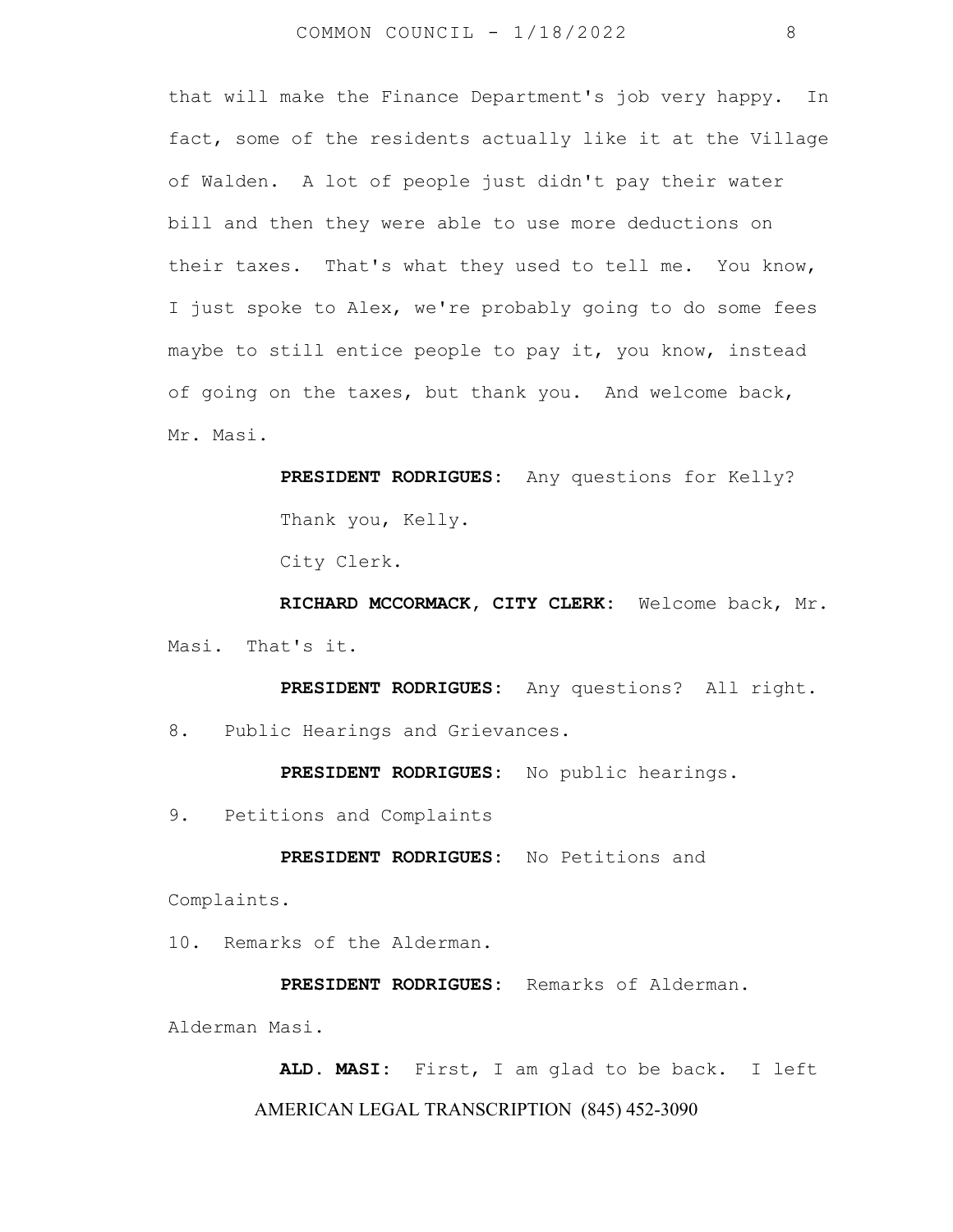sunny California, but it's nicely back in your hometown and be part of this group.

I wasn't around for Christmas or New Year's, so Merry Christmas and Happy New Year, Happy Hanukah, whatever to everyone.

 Just a couple other things and I'll get out of here. First Ward residents, remember that since yesterday was a holiday, do not put your garbage out tomorrow night, put it out Thursday night.

 And if anyone is looking for a free COVID, all you have to do is go online, go on COVID19 and each household will be shipped one package with four free tests in it. You can go there or you can go up, you can go online to USPS, that's the postal office, they also have a link to it.

 And then, finally, the last thing and I'll stop it now, but I will be bringing this up again. I want to congratulate our governor. I see that on January 9th in the paper, Hochul wants term limits, higher ethics, no book deals. As you know, I happen to be a proponent of term limits. I will stop here, but at some time in the future I will be bringing it up again.

 **PRESIDENT RODRIGUES:** Alderman Witt.

AMERICAN LEGAL TRANSCRIPTION (845) 452-3090  **ALD. WITT:** Thank you very much. One of my new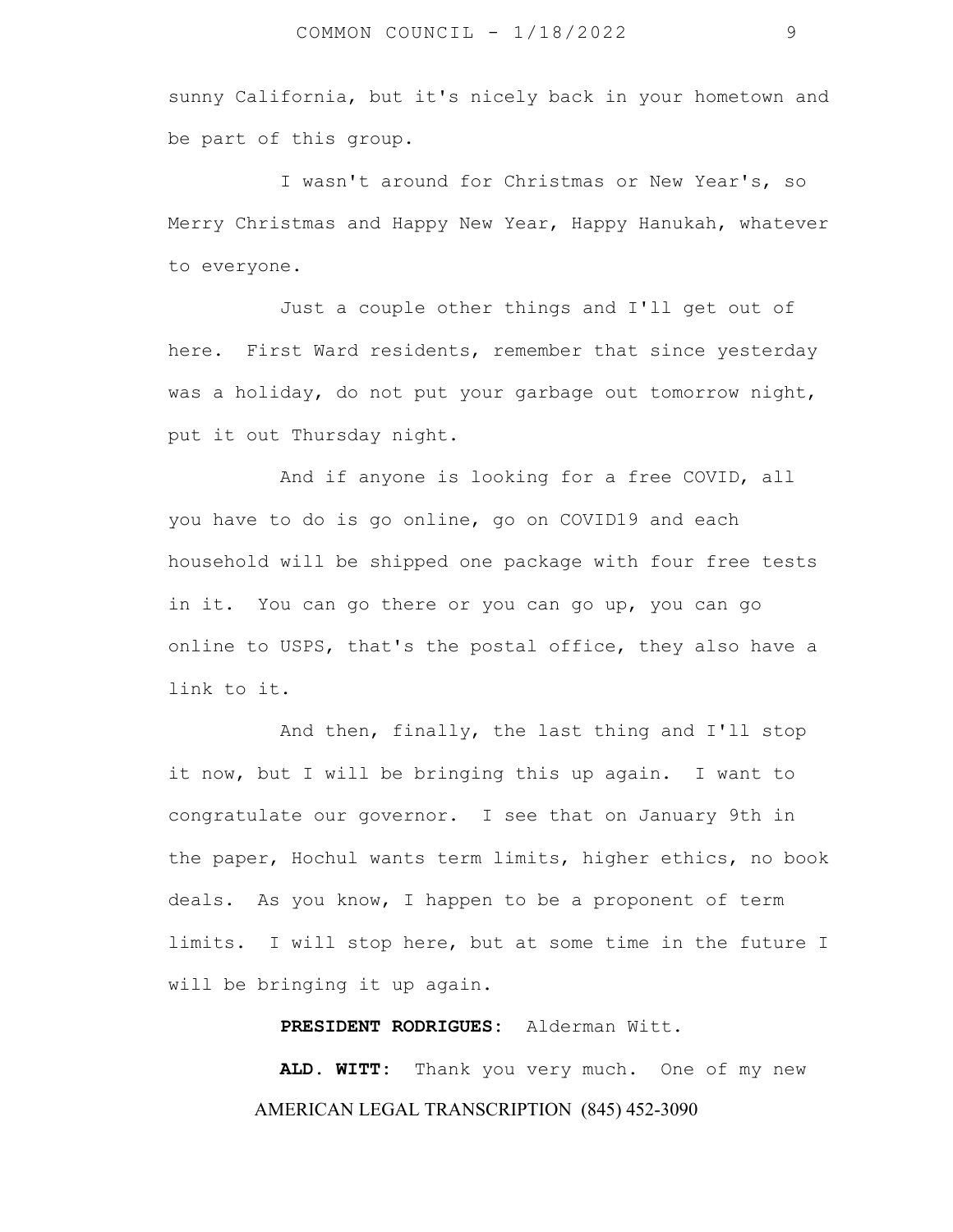responsibilities in this position is -- is taking over the Recreation and Parks Committee Chairmanship from Alderman Burr. And on Wednesday, I attended the Recreation Committee meeting, excuse me, Recreation Commission meeting. And something to sort of tuck away. We may hopefully be having it come here is one of the things we talked about was trying to figure out a way to have transportation from around the city in different spots to get to our new recreation campus since it is no longer in the center of town. So we have Mr. Higby from MidCity is going to crunch some numbers for us and, you know, bring it back. And we're going to take a look at it and see what we can make work. There was -- there were discussions about possible different areas within town that we would have buses coming on certain days. And, hopefully, at some point if we can make it happen, perhaps, that would mean the adjusting of -- of times for some of these programs. So if we sort of had a set time that everybody knew when it was going to happen and -- and when it would end, hopefully we can help get more children involved in these programs. So I'll keep you posted. But it, you know, just to let you know that it's  $-$  it's happening or attempting to happen. Thank you.

> AMERICAN LEGAL TRANSCRIPTION (845) 452-3090  **PRESIDENT RODRIGUES:** Thank you.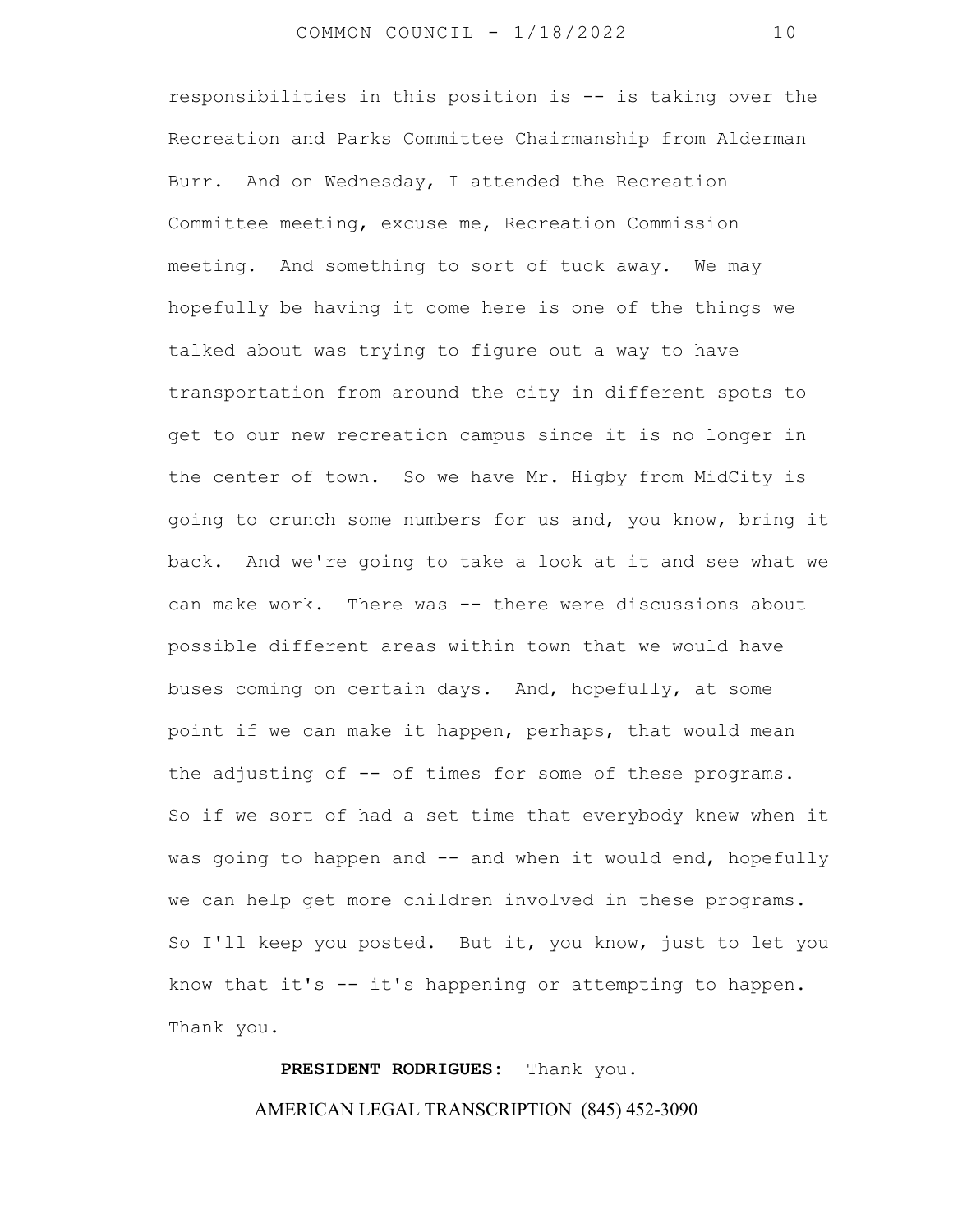Alderman Green.

 **ALD. GREEN** Thank you. I do just want to make a note this evening. I've been driving around today and noticed there are still a lot of sidewalks that haven't been cleared even attempted to be clear that I've noticed. You know, it's -- it's definitely a hazard to people who are walking and school back in today. And, you know, we have children who need to cross the street. So if you have a sidewalk, please clear it, you know, or else we -- we will be sending out crews to -- to clean it off and you will be charged for it.

 Also, if you live on an intersection or a corner, please clear out to the street, so that, again, children can -- can safety pass without having to walk through snow or walk into the street to get by.

 And also just another note, please clear around your fire hydrants if you have any by your house. Thank you.

#### **PRESIDENT RODRIGUES:** Alderman Kleiner.

 **ALD. KLEINER:** Thank you. The warming station will be having another training session tomorrow. I think it's the last one on the schedule for now. It's at 8-10 Mulberry Street at 7 p.m. If anyone is able to volunteer, it's -- this last couple of weeks you get the idea of why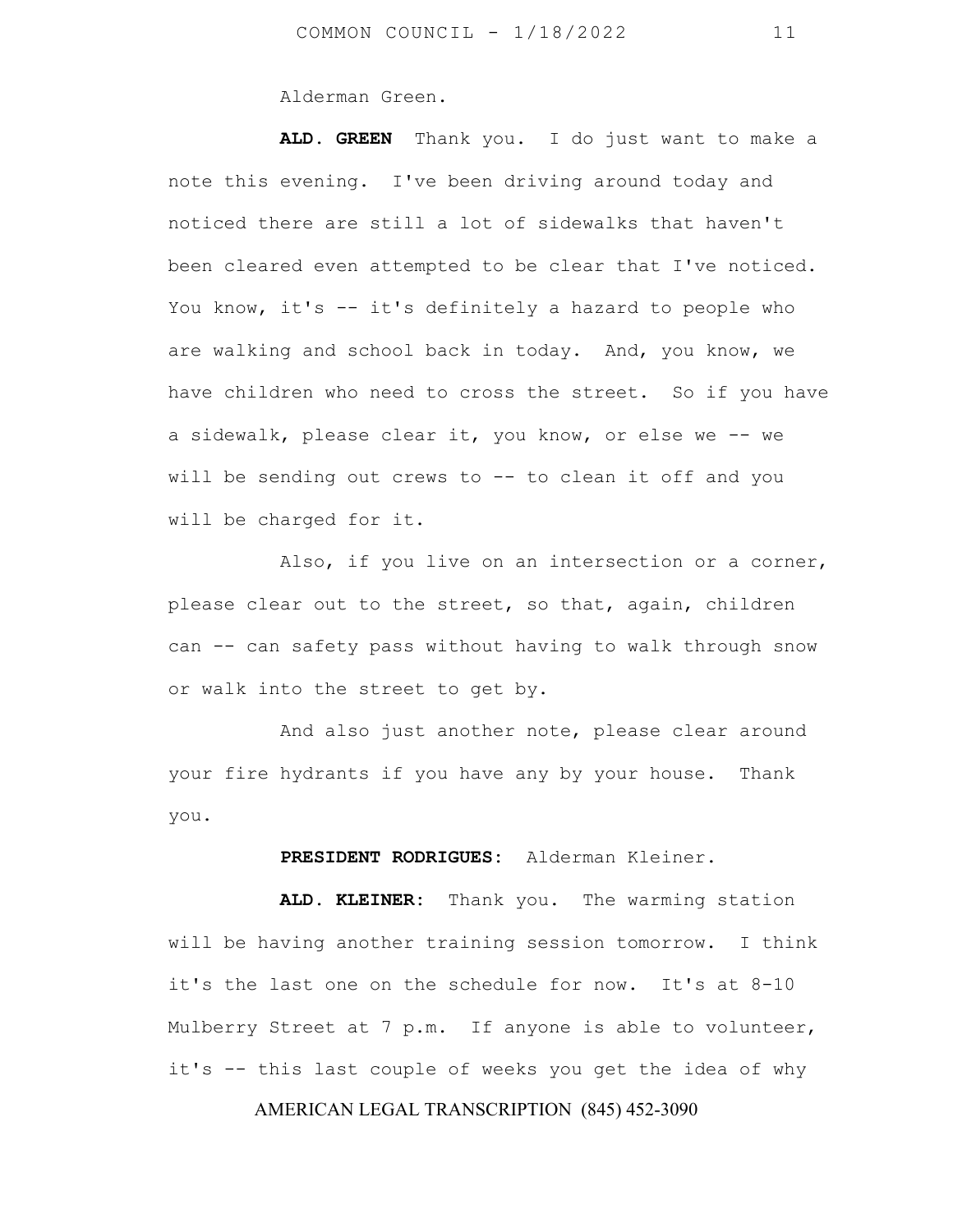we really need the warming station. I don't know what we'd do without it.

And I -- I had a lot of updates on my list. And I'm going to save those for the next meeting just like the Heritage Trail and the  $O \& W$ , Amy's Kitchen and the whole, a whole bunch of other projects that are ongoing that it would be nice to get an update on soon.

 And on that line, I asked the Mayor and he said February 15th, the February 15th meeting he will be giving his State of the City. So we may wait for then for some of the updates. But in the Mayor's honor, I just want to say go Bills and go '9ers. Thank you.

**PRESIDENT RODRIGUES:** Alderman Ramkissoon.

 **ALD. RAMKISSOON:** Welcome back, Joe. I'm glad to see you.

I don't really have anything this evening. I just want to make sure that I congratulate those kids. I was actually able to be at the DARE graduation this year and I lucked into being able to help out and watch my son participate. The kids were great. What Officer Beebe does with them is fantastic. It's just another program that our police department does in the City to interact with the kids and the community which is kind of one of the reasons why our PD is the best of the best. And it's a great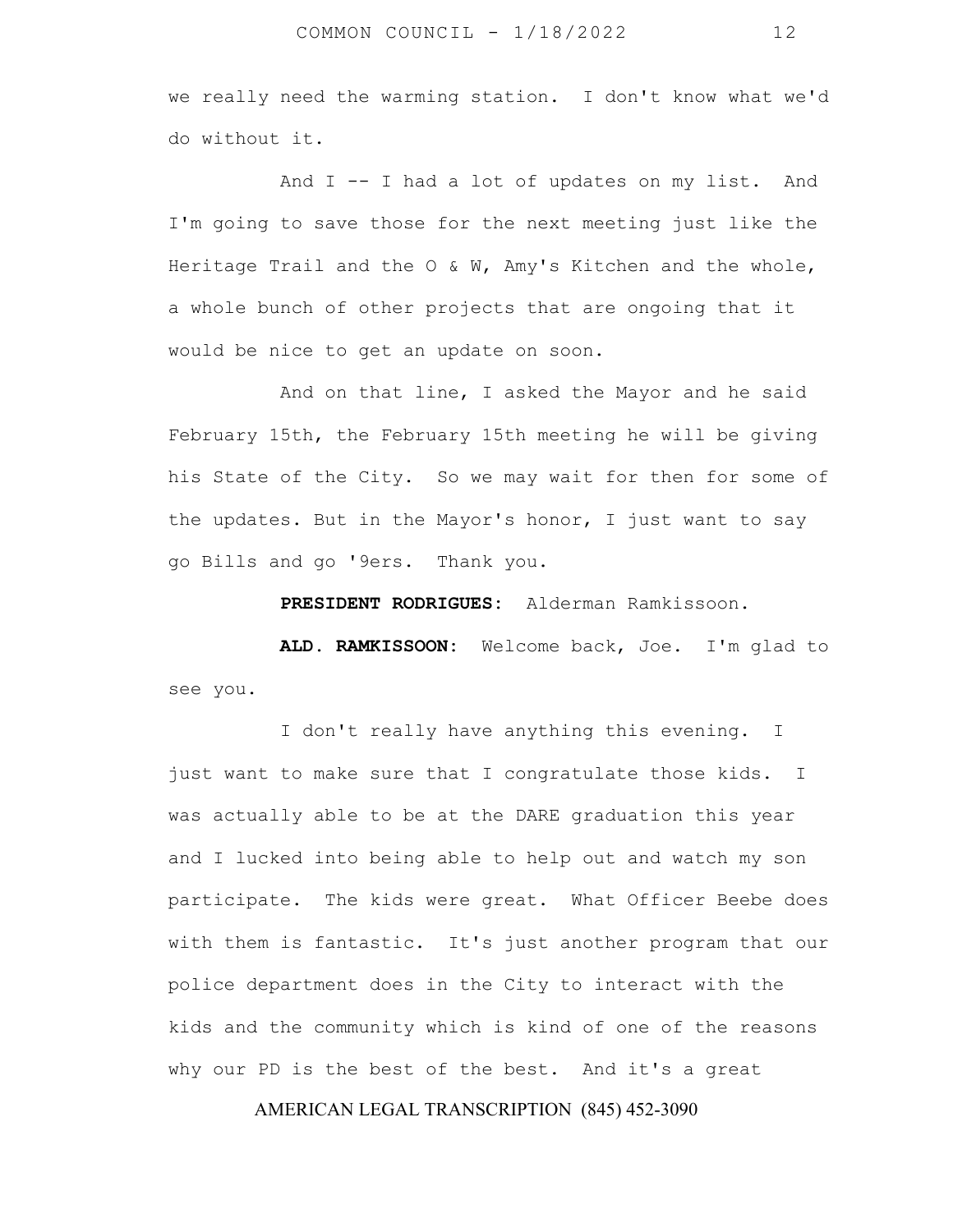program, it's working well. Congrats to you, a feather in your cap, chief, and for Officer Beebe.

And that's all I have tonight. Thank you.

**PRESIDENT RODRIGUES:** Alderman Johnson.

 **ALD. JOHNSON:** Thank you, Sir.

I'll say welcome back as well. You know, my family was in Bakersfield for a while. I still call California the craziest state, but I hope you enjoy staying there the time that you do.

 To Alderman Witt, I want to congratulate you. You've hit the ground running. One of the very first comments when we were going to put that location into - into being was accessibility compared to Academy Ave. and walking to it. So thank you very much for taking care of that, I appreciate it.

**PRESIDENT RODRIGUES:** Alderman Tobin.

 **ALD. TOBIN:** Yes, I agree with the warming station, you know, I was thinking that over the weekend. Thanks, thanks for the volunteers giving folks a place to stay. It was so cold. My pipes froze. I think it's like the second time the whole time I've been in my house in like 20 years so. Nothing blew up, but it as still, you know, thanks, thanks for those special people.

> AMERICAN LEGAL TRANSCRIPTION (845) 452-3090 And I'd love to have the idea to get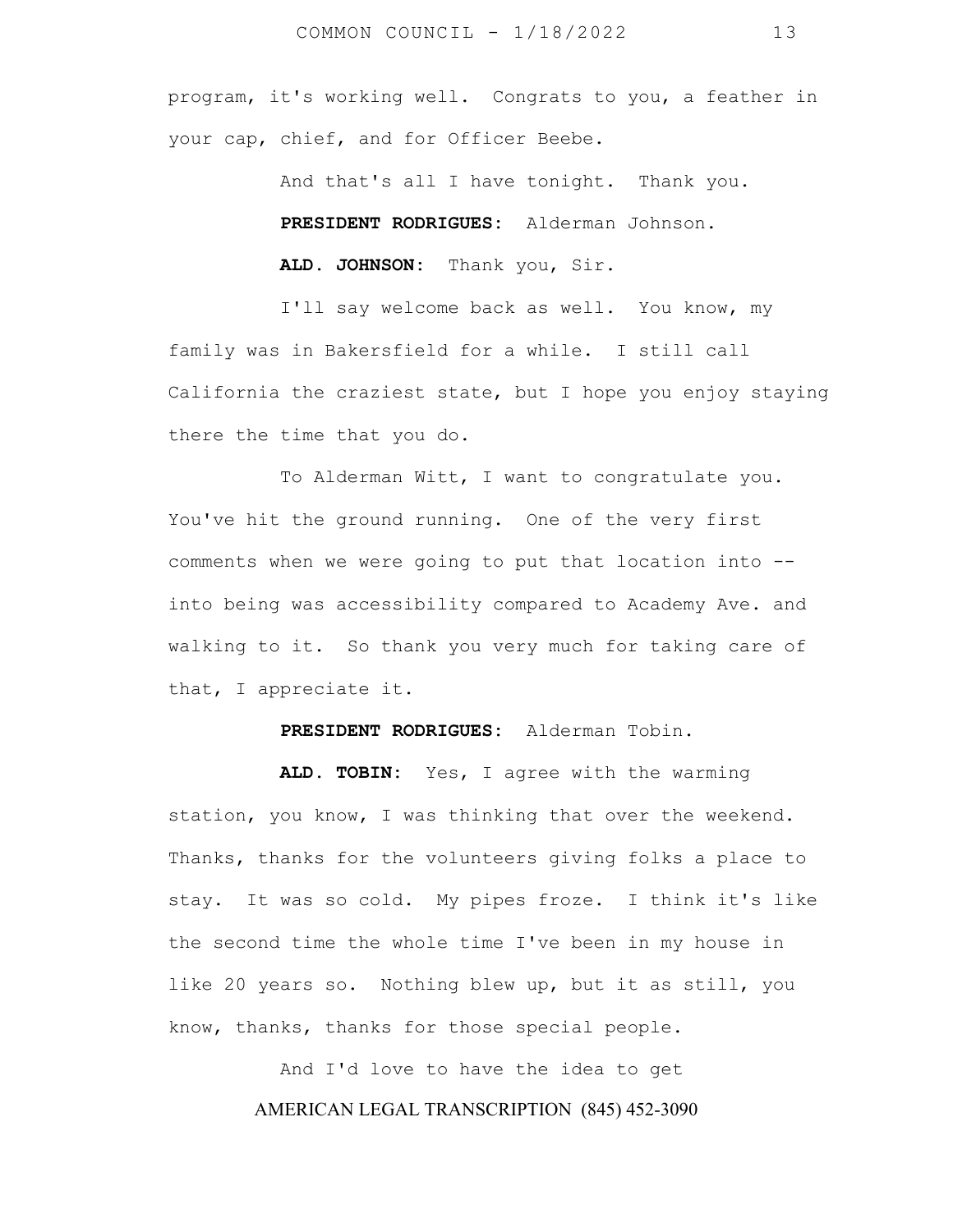transportation out there. I live near the Academy. I know kids have walked to the rec center and we don't want them crossing the county route there. So that would be a great idea. I'd love to see the county maybe their buses too somehow link in there as well. But anything we can do to get them out there would be great. Thank you.

 **PRESIDENT RODRIGUES:** Okay. I just want to thank DPW for the snowstorm cleanup. I like to drive in the snow and it was fun for me. So they did an awesome job. And today is Jacob's birthday, so I want to wish him a happy birthday. He's not here today, so he's out with family. And that's all I have.

**PRESIDENT RODRIGUES:** New business.

12. New Business.

 **COUNCIL CLERK:** Good evening. We have a resolution sponsored by Alderman Johnson amending the City Code to prohibit barbecuing on the sidewalk.

 **PRESIDENT RODRIGUES:** A resolution sponsored by Alderman Johnson, seconded by Alderman Green. Any discussion? Roll.

 Roll Call: Tobin, Johnson, Ramkissoon, Kleiner, Green, Witt, Masi, President Rodrigues. Motion carries.

 We have a resolution sponsored by Alderman Johnson amending the City Code to prohibit smoking and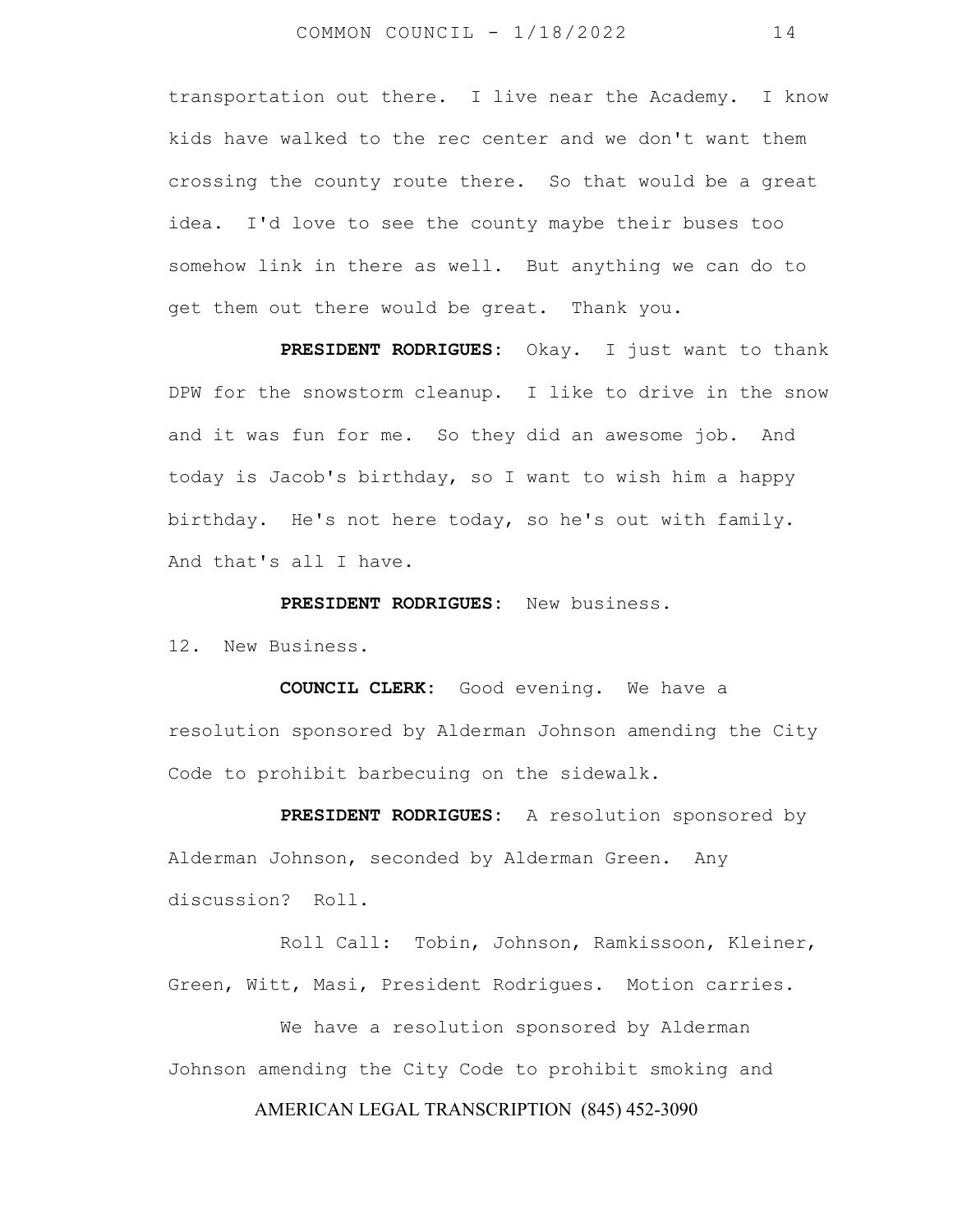vaping of any kind in City parks, playgrounds, properties, parking lots, and facilities.

 **PRESIDENT RODRIGUES:** Resolution sponsored by Alderman Johnson, second by Alderman Kleiner. Any discussion? Roll.

 Roll Call: Tobin, Johnson, Ramkissoon, Kleiner, Green, Witt, Masi, President Rodrigues. Motion carries.

 **COUNCIL CLERK:** We have a resolution sponsored by Alderman Green amending the City Code to create a new Chapter 213 Code and Quality Life Enforcement.

 **PRESIDENT RODRIGUES:** Resolution sponsored by Alderman Green, seconded by Alderman Tobin. Any discussion? Roll.

 Roll Call: Tobin, Johnson, Ramkissoon, Kleiner, Green, Witt, Masi, President Rodrigues. Resolution carries.

 **CITY CLERK:** We have a resolution sponsored by Alderman Tobin amending the City Code to create a New Chapter 317 for limited use motorcycles.

 **PRESIDENT RODRIGUES:** Resolution sponsored by Alderman Tobin, seconded by Alderman Kleiner. Any discussion? Roll.

 Roll Call: Tobin, Johnson, Ramkissoon, Kleiner, Green, Witt, Masi, President Rodrigues. Motion carries.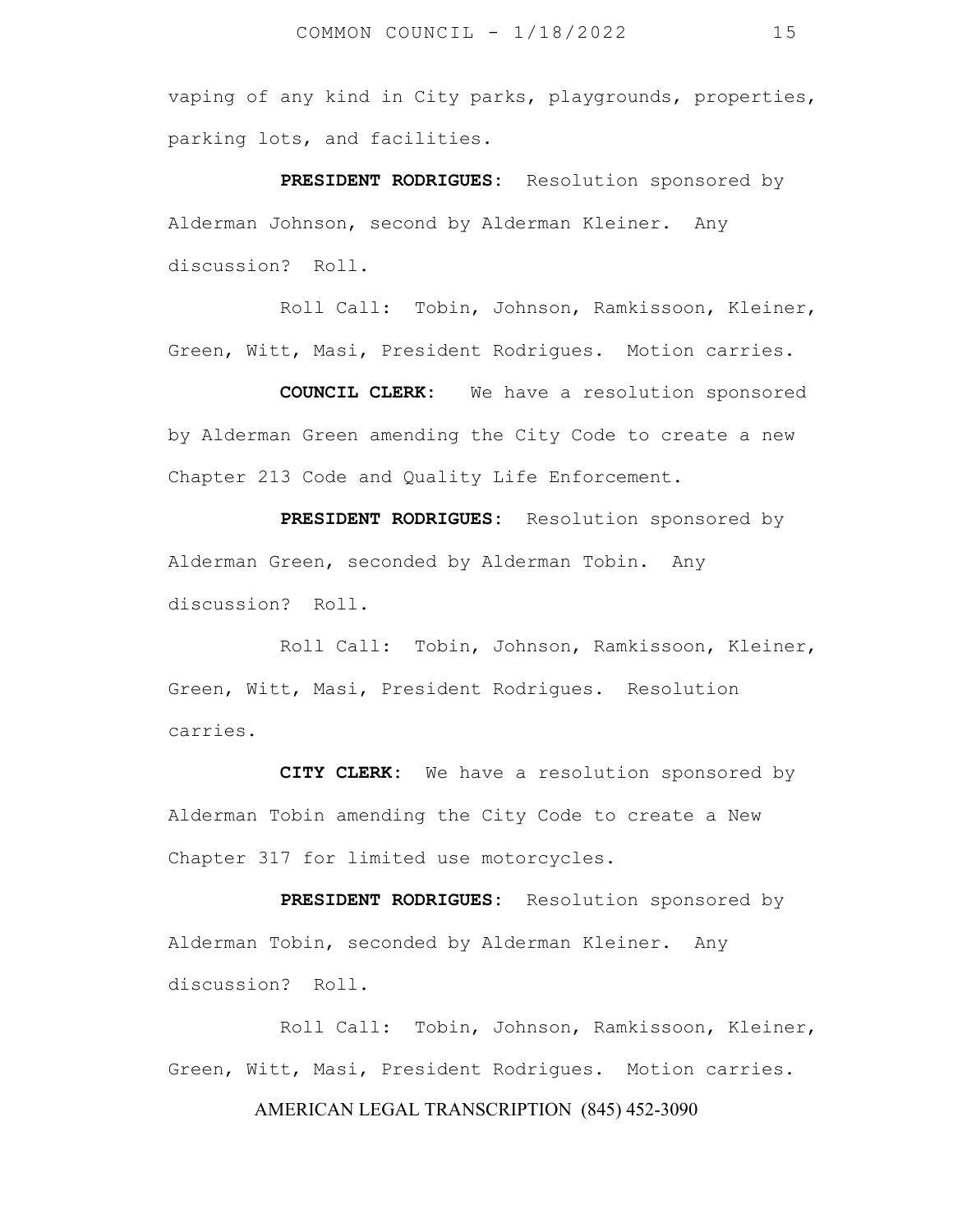**CITY CLERK:** We have a resolution sponsored by Alderman Masi authorizing the Treasurer to transfer \$13,100 from within the Corporation Counsel's 20211 budget.

 **PRESIDENT RODRIGUES:** Resolution sponsored by Alderman Masi, seconded by Alderman Green. Any discussion? Roll.

 Roll Call: Tobin, Johnson, Ramkissoon, Kleiner, Green, Witt, Masi, President Rodrigues. Motion carries.

 **CITY CLERK:** We have a resolution sponsored by Alderman Masi authorizing the Mayor to sign a Server Migration Agreement with Springbrook Software for the KVS Software Program.

 **PRESIDENT RODRIGUES:** Resolution sponsored by Alderman Masi, seconded by Alderman Johnson. Any discussion? Roll Call: Tobin, Johnson, Ramkissoon, Kleiner, Green, Witt, Masi, President Rodrigues. Motion carries.

 **CITY CLERK:** We have a resolution sponsored by Alderman Witt authorizing a proposal from JCO to provide a licensed 3A operator for the water treatment plant.

 **PRESIDENT RODRIGUES:** Resolution sponsored by Alderman Witt, seconded by Alderman Kleiner. Any discussion? Roll.

> AMERICAN LEGAL TRANSCRIPTION (845) 452-3090 Roll Call: Tobin, Johnson, Ramkissoon, Kleiner,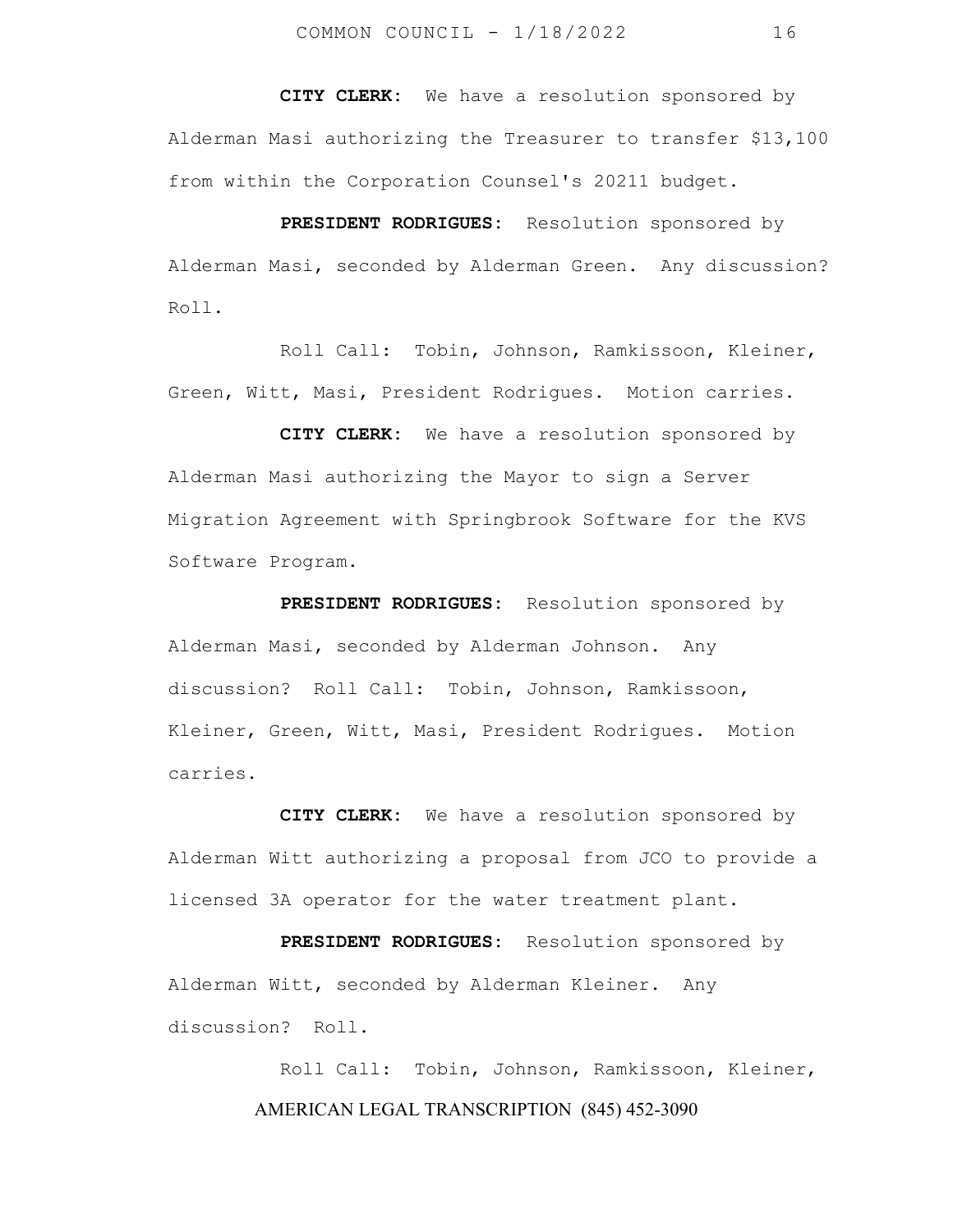Green, Witt, Masi, President Rodrigues. Motion carries.

 **CITY CLERK:** And we have a resolution sponsored by Alderman Tobin declaring a Middletown police vehicle as surplus.

 **PRESIDENT RODRIGUES:** Resolution sponsored by Tobin, seconded by Alderman Johnson. Any discussion? Roll.

 Roll Call: Tobin, Johnson, Ramkissoon, Kleiner, Green, Witt, Masi, President Rodrigues. Carries.

 **CITY CLERK:** We have a resolution sponsored by Alderman Masi modifying Resolution 96-21 to correct an account code.

 **PRESIDENT RODRIGUES:** Resolution sponsored by Alderman Masi, seconded by Alderman Ramkissoon. Any discussions? Roll.

Roll Call: Tobin, Johnson, Ramkissoon, Kleiner, Green, Witt, Masi, President Rodrigues.

 **CITY CLERK:** We have a resolution sponsored by Alderman Ramkissoon authorizing the Treasurer to transfer \$520.88 from within the 2021 Community Development budget.

 **PRESIDENT RODRIGUES:** Resolution sponsored by Alderman Ramkissoon, seconded by Alderman Masi. Any discussion? Roll.

> AMERICAN LEGAL TRANSCRIPTION (845) 452-3090 Roll Call: Tobin, Johnson, Ramkissoon, Kleiner,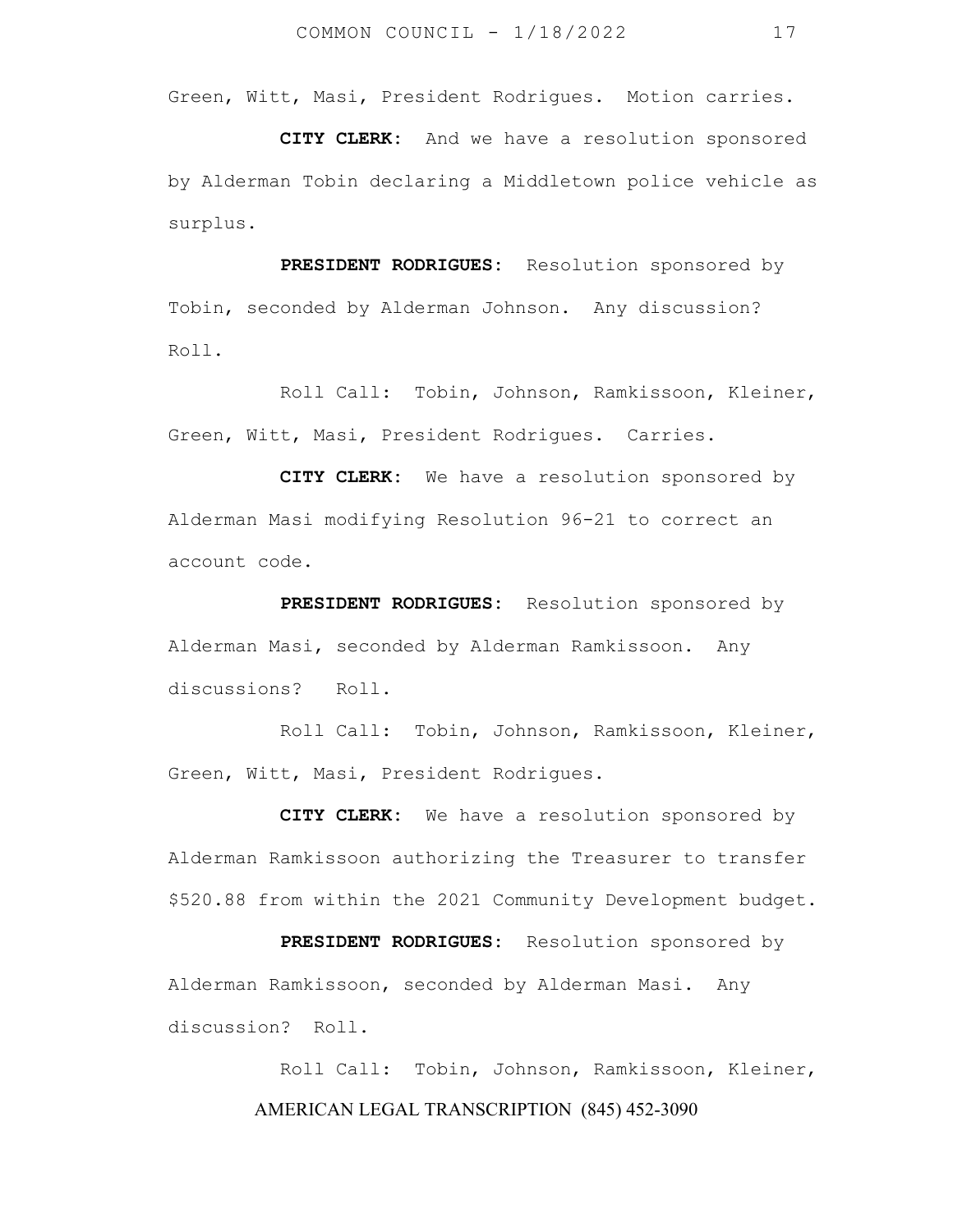Green, Witt, Masi, President Rodrigues. Motion carries.

**CITY CLERK:** That concludes new business.

 **PRESIDENT RODRIGUES:** Local laws.

 **CITY CLERK:** We have local law introduction Number 1 of 2022 changing the notification requirements for special meetings of the Common Council.

 **PRESIDENT RODRIGUES:** Number 1 and do we have a Number 2?

 **CITY CLERK:** Number 2 is allowing a delinquent water and sewer charges to be relevied into real property tax bills.

 **PRESIDENT RODRIGUES:** Okay. First reading. And audit.

 **ALD. MASI:** Mr. President, I move the accounts be ordered that the claims be adjusted and City Treasurer be authorized to issue warrants for their payment.

 **PRESIDENT RODRIGUES:** Resolution sponsored by Alderman Masi, seconded by Alderman Ramkissoon. Roll.

Roll Call: Tobin, Johnson, Ramkissoon, Kleiner, Green, Witt, Masi, President Rodrigues. Motion carries.

 **PRESIDENT RODRIGUES:** Okay. Move for adjournment.

 **MALE SPEAKER:** So moved.

(PROCEEDING CONCLUDED)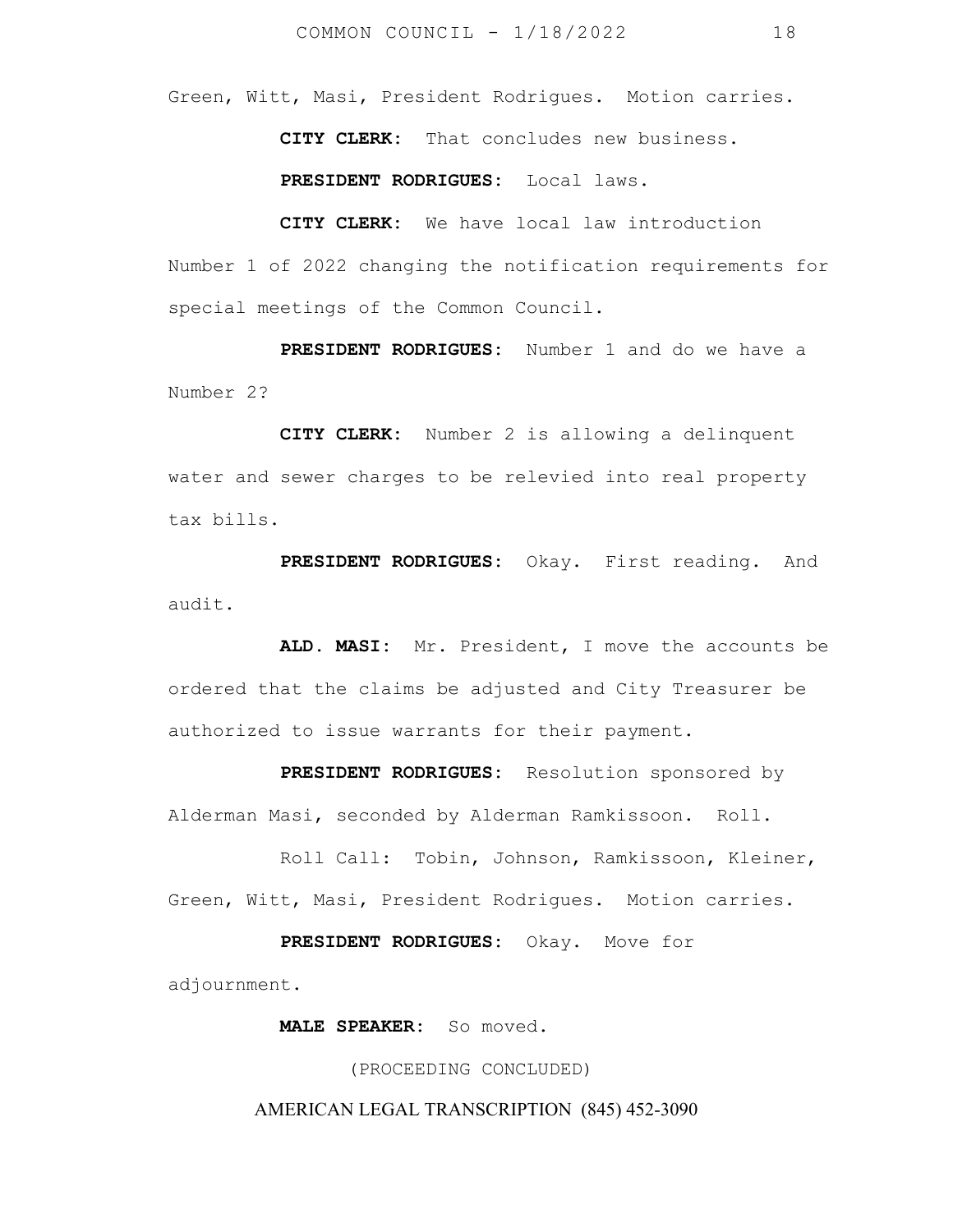#### CERTIFICATE

I, LISA KANE, certify the foregoing transcript of proceedings of the January 18, 2022 Middletown City Council meeting was prepared using the required electronic equipment and is a true and accurate record of the proceedings.

Signature: *LISA KANE* 

Date: February 7, 2022

Agency: American Legal Transcription

11 Market Street, Suite 215

Poughkeepsie, New York 12601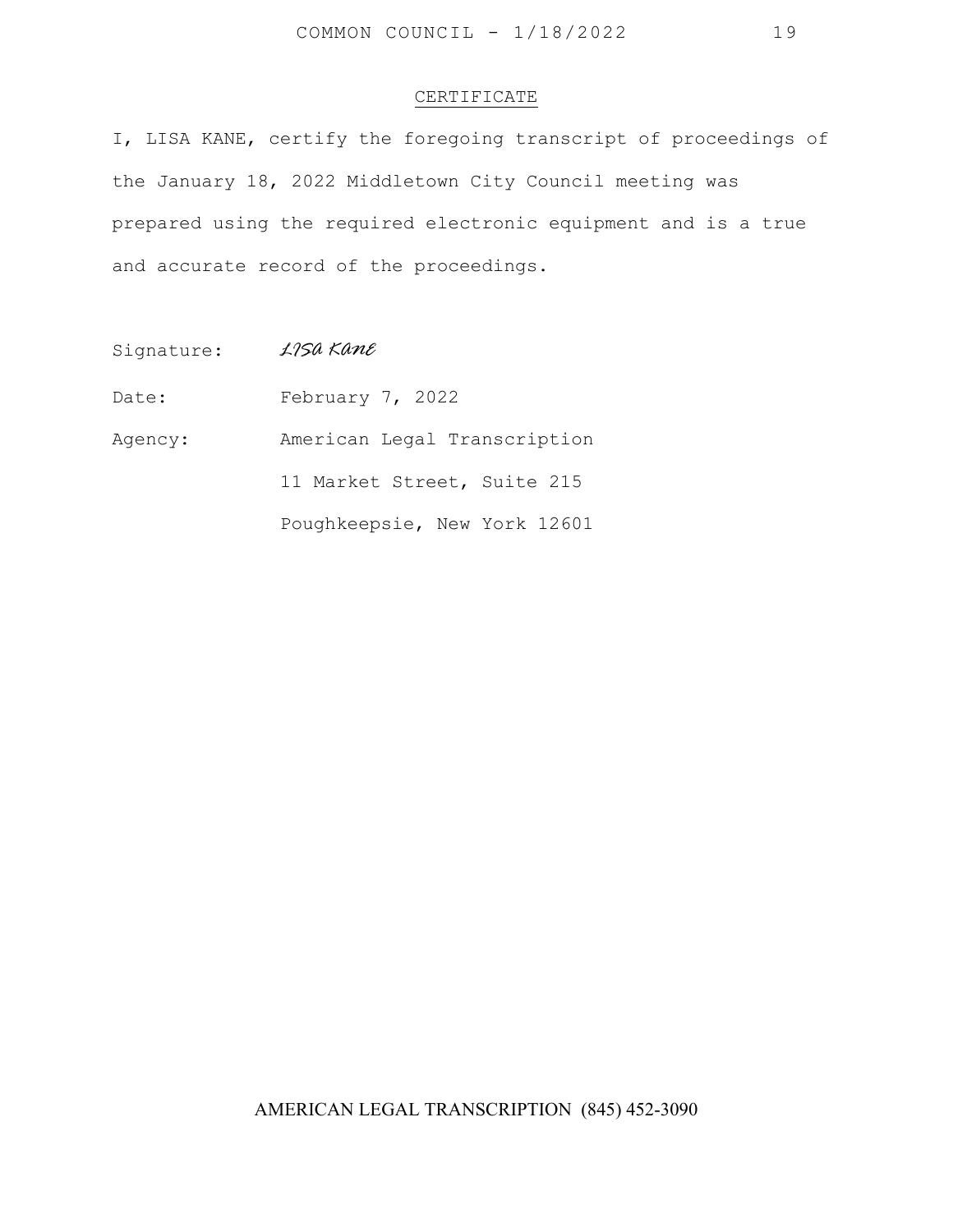#### THE FOLLOWING WAS PRESENTED

|                           | <b>NAMES</b>       | AYES                      | <b>NOES</b> | ABSTAIN | <b>ABSENT</b> |
|---------------------------|--------------------|---------------------------|-------------|---------|---------------|
| By Ald. Johnson           | Ald. Tobin         | $\mathsf{X}$              |             |         |               |
| Sec'd by Ald. Green       | Ald. Jean-Francois |                           |             |         | X             |
| Date of Adoption 01.18.22 | Ald. Johnson       | $\overline{\mathsf{x}}$   |             |         |               |
|                           | Ald. Ramkissoon    | $\boldsymbol{\mathsf{X}}$ |             |         |               |
| Index No:21 -22           | Ald. Kleiner       | $\times$                  |             |         |               |
|                           | Ald. Green         | $\overline{X}$            |             |         |               |
|                           | Ald. Witt          | $\boldsymbol{\mathsf{X}}$ |             |         |               |
|                           | Ald. Masi          | $\boldsymbol{\mathsf{X}}$ |             |         |               |
|                           | Pres. Rodrigues    | $\boldsymbol{\mathsf{X}}$ |             |         |               |
|                           |                    | 8                         |             |         | 1             |
|                           | <b>TOTAL</b>       |                           |             |         |               |

WHEREAS, the increased use of public sidewalks for barbequing has created a safety risk to persons and property in the City of Middletown.

NOW THEREFORE BE IT Resolved, and be it Ordained, by the Common Council of the City of Middletown, New York, as follows:

Section 1. Chapter 416, Streets and Sidewalks, of the Code of the City of Middletown is hereby amended by adding a new Section 416-8a to Article I, General Regulations, to read as follows:

Section 416-8a. Barbeques.

It shall be unlawful to barbeque foods or emplace barbeque equipment on any sidewalk in the City of Middletown. A person who shall violate a provision of this Section shall be guilty, upon conviction, of an offense punishable by a fine of not more than \$250, or by imprisonment for a period not exceeding fifteen (15) days, or by any combination thereof.

Section 2. Effective Date.

This Resolution and Ordinance shall take effect immediately.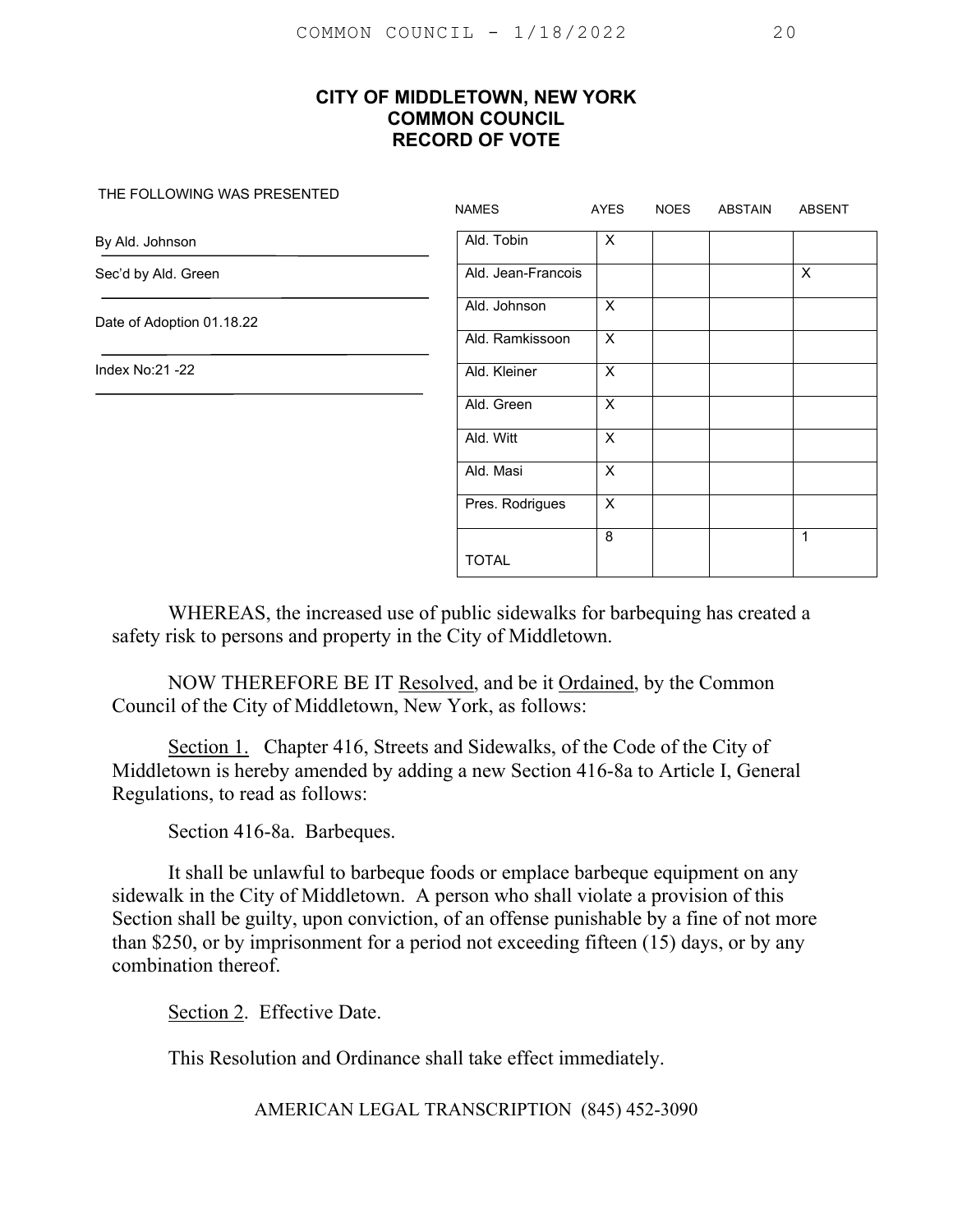THE FOLLOWING WAS PRESENTED

|                           | <b>NAMES</b>       | AYES                    | <b>NOES</b> | <b>ABSTAIN</b> | <b>ABSENT</b>             |
|---------------------------|--------------------|-------------------------|-------------|----------------|---------------------------|
| By Ald. Johnson           | Ald. Tobin         | X                       |             |                |                           |
| Sec'd by Ald. Kleiner     | Ald. Jean-Francois |                         |             |                | $\boldsymbol{\mathsf{X}}$ |
| Date of Adoption 01.18.22 | Ald. Johnson       | X                       |             |                |                           |
|                           | Ald. Ramkissoon    | X                       |             |                |                           |
| Index No: 22-22           | Ald. Kleiner       | $\overline{\mathsf{x}}$ |             |                |                           |
|                           | Ald. Green         | X                       |             |                |                           |
|                           | Ald. Witt          | X                       |             |                |                           |
|                           | Ald. Masi          | X                       |             |                |                           |
|                           | Pres. Rodrigues    | X                       |             |                |                           |
|                           |                    | 8                       |             |                | $\mathbf 1$               |
|                           | <b>TOTAL</b>       |                         |             |                |                           |

 WHEREAS, the Mayor, Superintendent of Recreation, Police Chief, Commissioner of Public Works, Community Development Director, and Corporation Counsel have made recommendations in light of the recent enactment of the Cannabis Law,

 NOW THEREFORE BE IT Resolved, and be it Ordained, by the Common Council of the City of Middletown, New York, as follows:

Section 1 - The Code of the City of Middletown, N.Y., Chapter 348, Parks and Recreation, is hereby amended by replacing Article V thereof, to read as follows:

Article V. Smoking in City Parks, Playgrounds, Properties, Parking Lots and Facilities.

Section 348-17. Smoking Prohibitions in City Parks, Playgrounds, Properties, Parking Lots and Facilities.

 A. There shall be no smoking or vaping of cigars, cigarettes, tobacco products, cannabis or cannabis products or use of electronic cigarettes or e-cigarettes in the following City parks, playgrounds, properties, parking lots and facilities: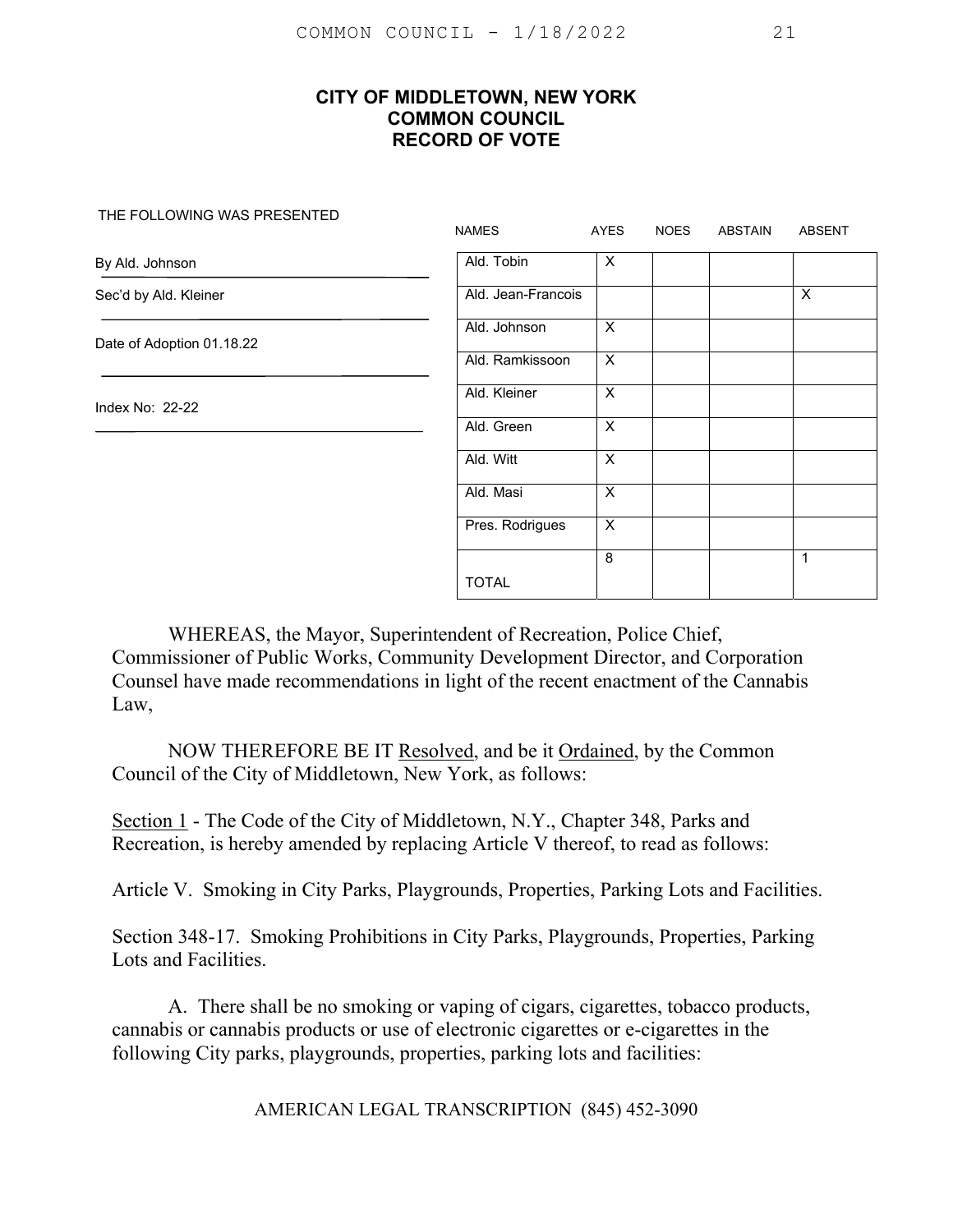1. John F. Degnan Square (29-37 West Main Street, City Tax Map Section 31, Block 10, Lot 17.2).

 2. Jerry's Park (44-46 North Street, City Tax Map Section 31, Block 8, Lot 7).

 3. 116 North Street Park (116 North Street, City Tax Map Section 25, Block 9, Lot 11).

 4. Run For Downtown Park (R4DT Park) (9-15 North Street, City Tax Map Section 31, Block 7, Lot 19.2).

 5. Sproat Street Park (28-36 Sproat Street, City Tax Map Section 17, Block 5, Lot 1).

 6. Wallace Park (76-82 North Street, City Tax Map Section 31, Block 8, Lot 2).

 7. Watts Memorial Park (5-15 Wisner Avenue and 100-142 Watkins Avenue, City Tax Map Section 4, Block 3, Lot 10).

 8. Erie Way Park (including the City's skatepark) (1-31 Union Street, City Tax Map Section 31, Block 12, Lot 12.122).

 9. Academy Avenue Park (46-58 Academy Avenue, City Tax Map Section 40, Block 3, Lot 1).

 10. Beattie Hill Park, 100-102 Prospect Avenue, City Tax Map Section 36, Block 5, Lot 28).

 11. Ben & Paula Amchir Park (2-12 Birch Drive, City Tax Map Section 53, Block 5, Lot 1).

 12. Bennett Hill Park (105-117 East Avenue, City Tax Map Section 40, Block 8, Lot 1).

 13. Fancher-Davidge Park (158-170 Lake Avenue, City Tax Map Section 14, Block 1, Lot 1).

 14. Jerome W. Neil Park (118-120 Linden Avenue and 282-290 North Street, City Tax Map Section 16, Block 7, Lot 12.1).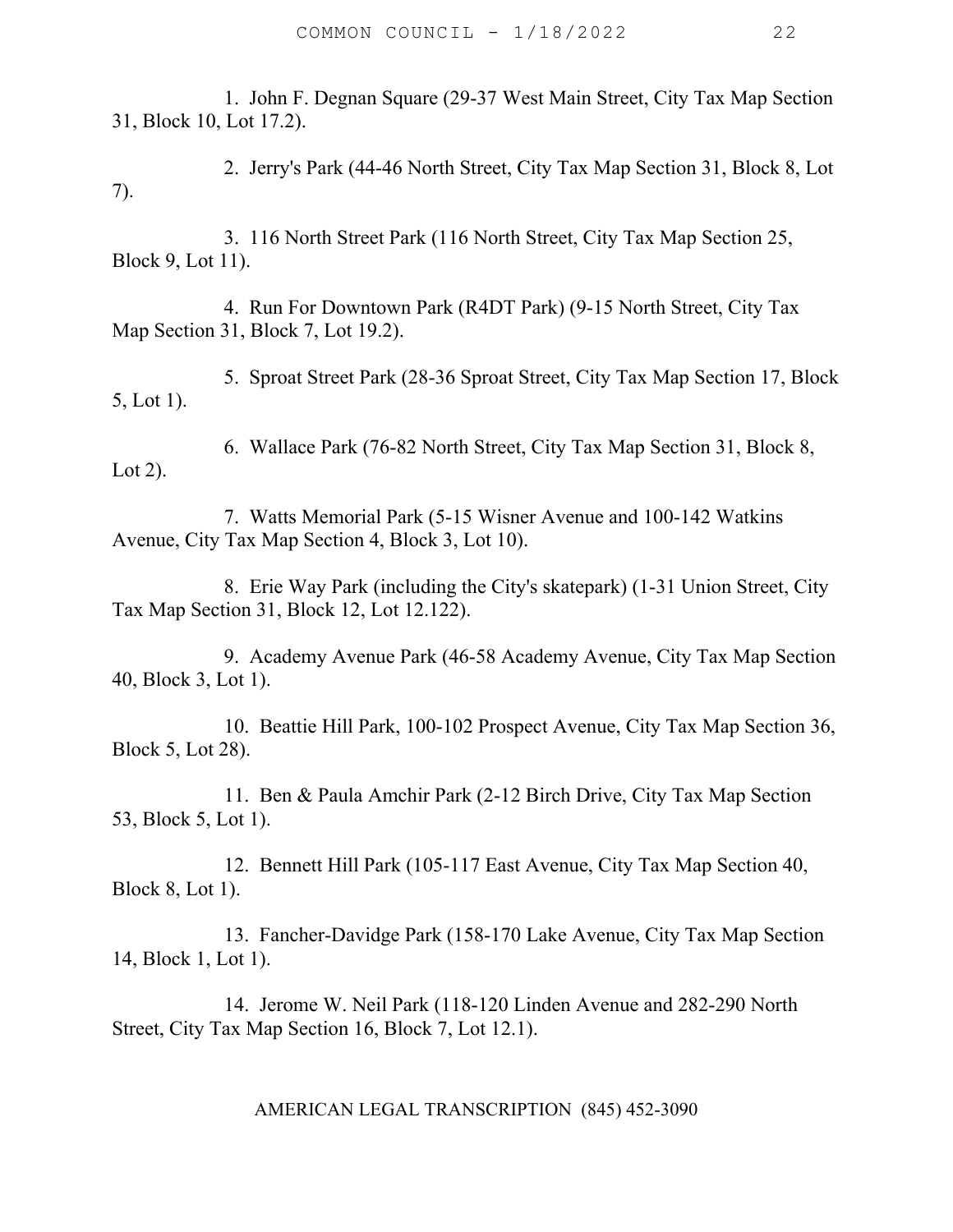15. Katherine Chappell Memorial Park (57-63 Beacon Street, City Tax Map Section 11, Block 6, Lot 77).

 16. Maple Hill Park (California Avenue, West Main Street and Maple Avenue, City Tax Map Section 28, Block 14, Lot 1).

 17. Thrall Park (21-41 Grove Street, City Tax Map Section 26, Block 4, Lot 1).

18. Middletown City Hall (16 James Street).

19. Middletown Police Station (2 James Street).

20. Middletown City Court (2 James Street).

21. Middletown Central Fire Station (81 East Main Street).

22. North Street Fire House.

23. Wallkill Avenue Fire House.

 24. Paramount Theatre (17-21 South Street, City Tax Map Section 35, Block 3, Lot 16.1).

25. Heritage Trail sections within the City of Middletown.

26. James Street parking lot.

27. East Main Street parking lot (7-27 East Main Street).

28. West Main Street parking lot (adjacent to 28 West Main Street).

 29. West Main Street parking lot (between 12 West Main Street and 20 West Main Street, extending to South Street).

 30. South Street parking lot (adjacent to 2-8 South Street and extending behind 2-8 South Street and along Washington Street, on two levels (Upper & Lower lots).

 31. Paramount Theatre parking lot (23 South Street, City Tax Map Section 35, Block 3, Lot 17).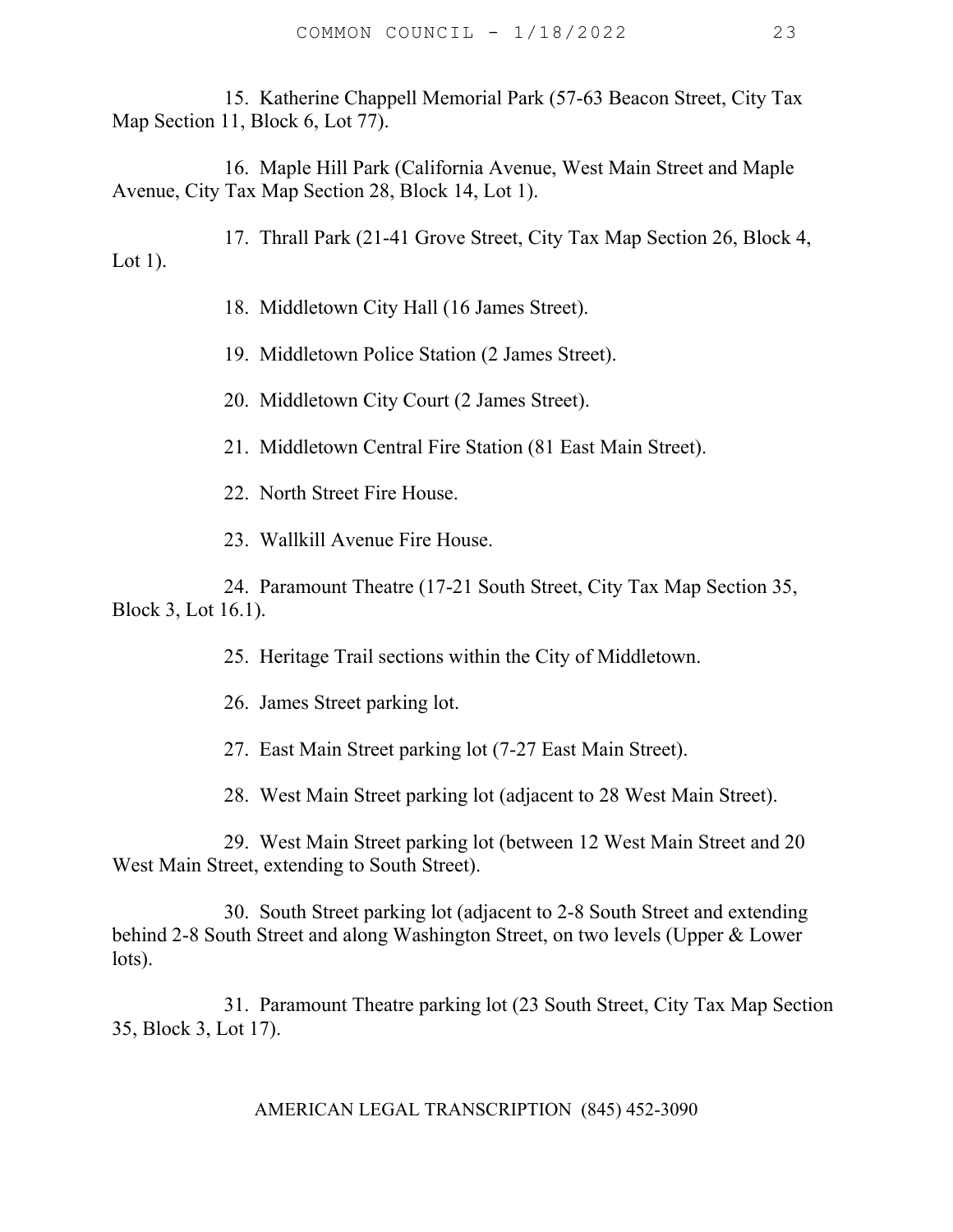32. South Street Lot (adjacent to 26 South Street and across from 25 South Street [the court building]).

33. Canal Street parking lot.

34. Erie Station/adjacent to 90 North Street.

 35. Second Baptist Church parking lot (on North Street, between 123 North Street and 135 North Street and extending to Grove Street).

36. Courtland Street parking lot.

37. Railroad Avenue/North Street corner lot.

38. North Street parking lot adjacent to 101 North Street.

39. Henry Street Lot.

 40. Salvation Army building parking lot (between Mill Street and Hanford Street Lot).

41. Erie Way (between North Street and Cottage Street).

42. Coach USA Lot.

43. City parking lot (between Cottage Street and Montgomery Street).

44. Watts Park parking areas along Wisner Avenue and Watkins Avenue.

45. Orchard Street parking lot.

46. Union Street Lot.

47. Rail Trail Commons Lot.

48. North Street parking lot adjacent to 118-118.5 North Street.

 49. Mulberry House Parking Lot (12-14 Mulberry Street, City Tax Map Section 35, Block 1, Lot 7).

 50. Mulberry House (8-10 Mulberry Street, City Tax Map Section 35, Block 1, Lot 6).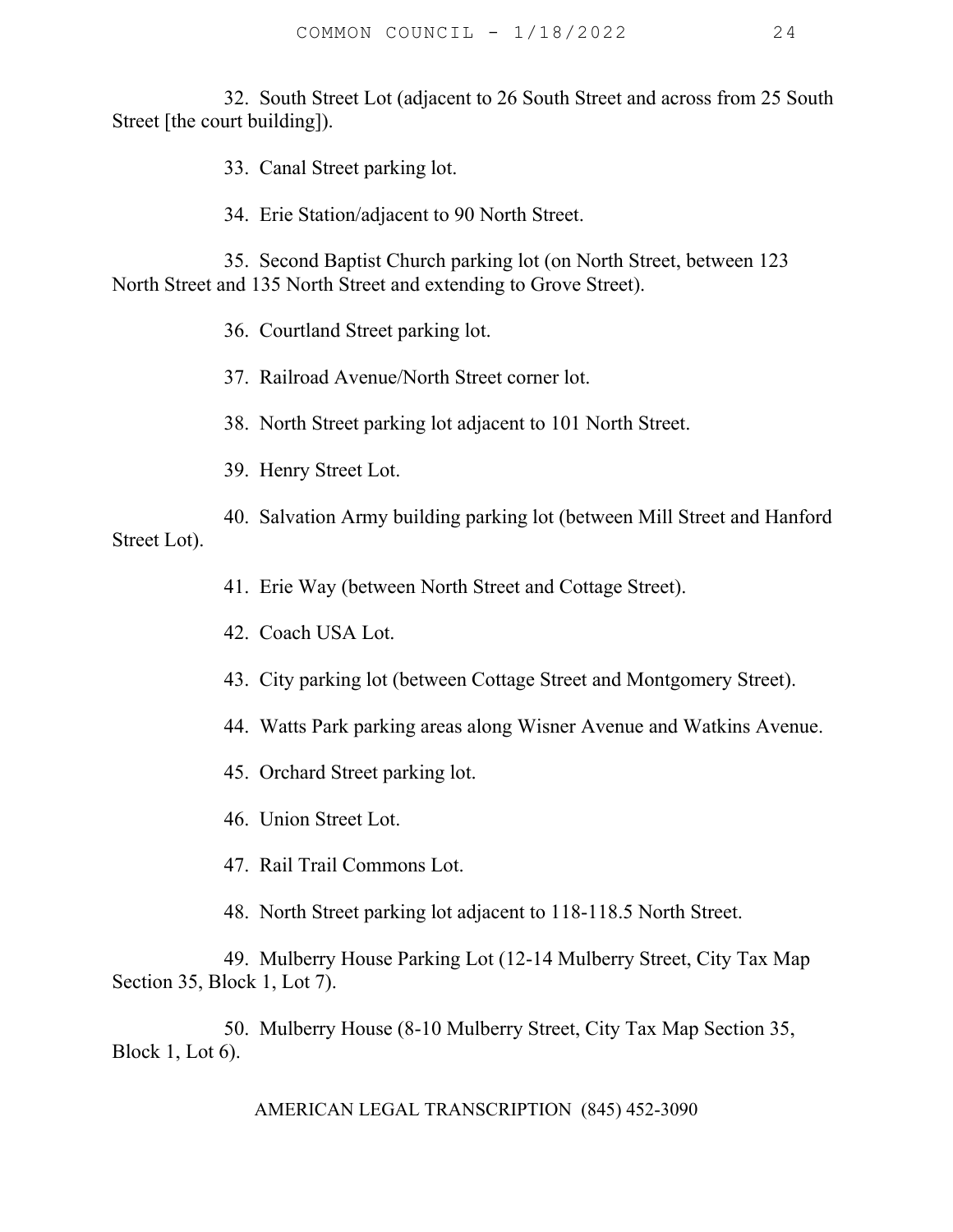51. Recreation Campus (393 County Route 78).

52. Water Treatment Plant (88 Pilgrim Corners Road).

- 53. Wastewater Treatment Plant (159 Dolson Avenue).
- 54. Water Department Garage (78-84 Monhagen Avenue).
- 55. DPW Garage (to salt shed) (44-76 Monhagen Avenue).
- 56. All City Reservoirs and Watershed properties.
- 57. All City Water Storage Tank sites.

 B. There shall be no smoking or vaping of cigars, cigarettes, tobacco products, cannabis or cannabis products or use of electronic cigarettes or e-cigarettes within fifty (50) feet of all entrances, exit(s), open windows, ventilation intake systems and covered entrances of any of the properties or facilities listed in Subsection A, above, excepting however that this prohibition shall not apply to any of the properties or facilities listed in Paragraphs 25-49 of Subsection A, above.

 C. There shall be no smoking or vaping of cigars, cigarettes, tobacco products, cannabis or cannabis products or use of electronic cigarettes or e-cigarettes within two hundred (200) feet of any school (as that term is defined in the New York Education Law), school grounds, house of worship, public or association library (as that term is defined in the New York Education Law) or United States Post Office, excepting, however, that the provisions of this Subsection shall not apply to smoking or vaping in a residence, or within the real property boundary lines of such residential real property.

 D. A person who shall violate any provision of this Section shall be guilty, upon conviction, of an offense punishable by a fine not less than \$100 nor more than \$500 or by imprisonment for a period not exceeding 15 days, or by both such fine and imprisonment.

Section 2. Severability. The sections, paragraphs, sentences, clauses, and phrases of this Ordinance are severable, and if any phrase, clause, sentence, paragraph, or section of this Ordinance shall be declared unconstitutional or illegal by the valid judgment or decree of a court of competent jurisdiction, such unconstitutionality or illegality shall not affect any of the remaining phrases, clauses, sentences, paragraphs, and sections of this Ordinance.

Section 3. This Ordinance shall take effect immediately.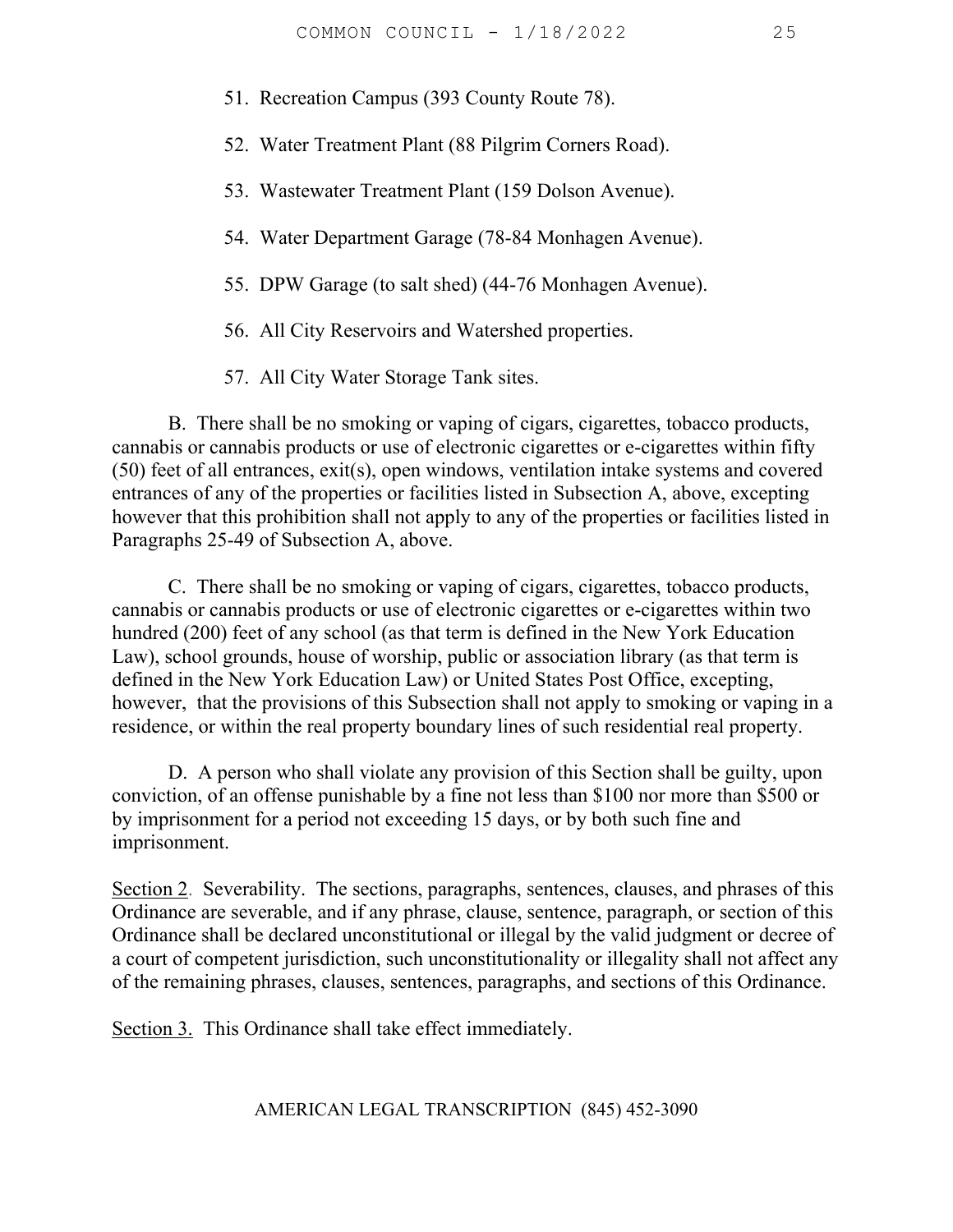THE FOLLOWING WAS PRESENTED

|                           | <b>NAMES</b>       | AYES                    | <b>NOES</b> | ABSTAIN | ABSENT      |
|---------------------------|--------------------|-------------------------|-------------|---------|-------------|
| By Ald. Green             | Ald. Tobin         | X                       |             |         |             |
| Sec'd by Ald. Tobin       | Ald. Jean-Francois |                         |             |         | X           |
| Date of Adoption 01.18.22 | Ald. Johnson       | $\overline{X}$          |             |         |             |
|                           | Ald. Ramkissoon    | X                       |             |         |             |
| Index No: 23-22           | Ald. Kleiner       | $\overline{\mathsf{x}}$ |             |         |             |
|                           | Ald. Green         | X                       |             |         |             |
|                           | Ald. Witt          | X                       |             |         |             |
|                           | Ald. Masi          | X                       |             |         |             |
|                           | Pres. Rodrigues    | X                       |             |         |             |
|                           |                    | 8                       |             |         | $\mathbf 1$ |
|                           | <b>TOTAL</b>       |                         |             |         |             |

 WHEREAS, the Mayor, Police Chief and Corporation Counsel have recommended enhanced capability for local adjudication of offenses involving code enforcement and quality of life issues, and

 WHEREAS, the Common Council finds that it is appropriate for cities to adjudicate code enforcement and local quality of life issues in city courts rather than superior courts, and

 WHEREAS, the Common Council finds that district attorneys in New York State are hindered from prosecuting local code enforcement and quality of life issues due to budgetary and staffing constraints.

 NOW THEREFORE BE IT Resolved, and be it Ordained, by the Common Council of the City of Middletown, New York, as follows:

Section 1 - The Code of the City of Middletown, N.Y., is hereby amended by creating a new Chapter 213, Code and Quality of Life Enforcement, to read as follows:

Chapter 213. Code and Quality of Life Enforcement.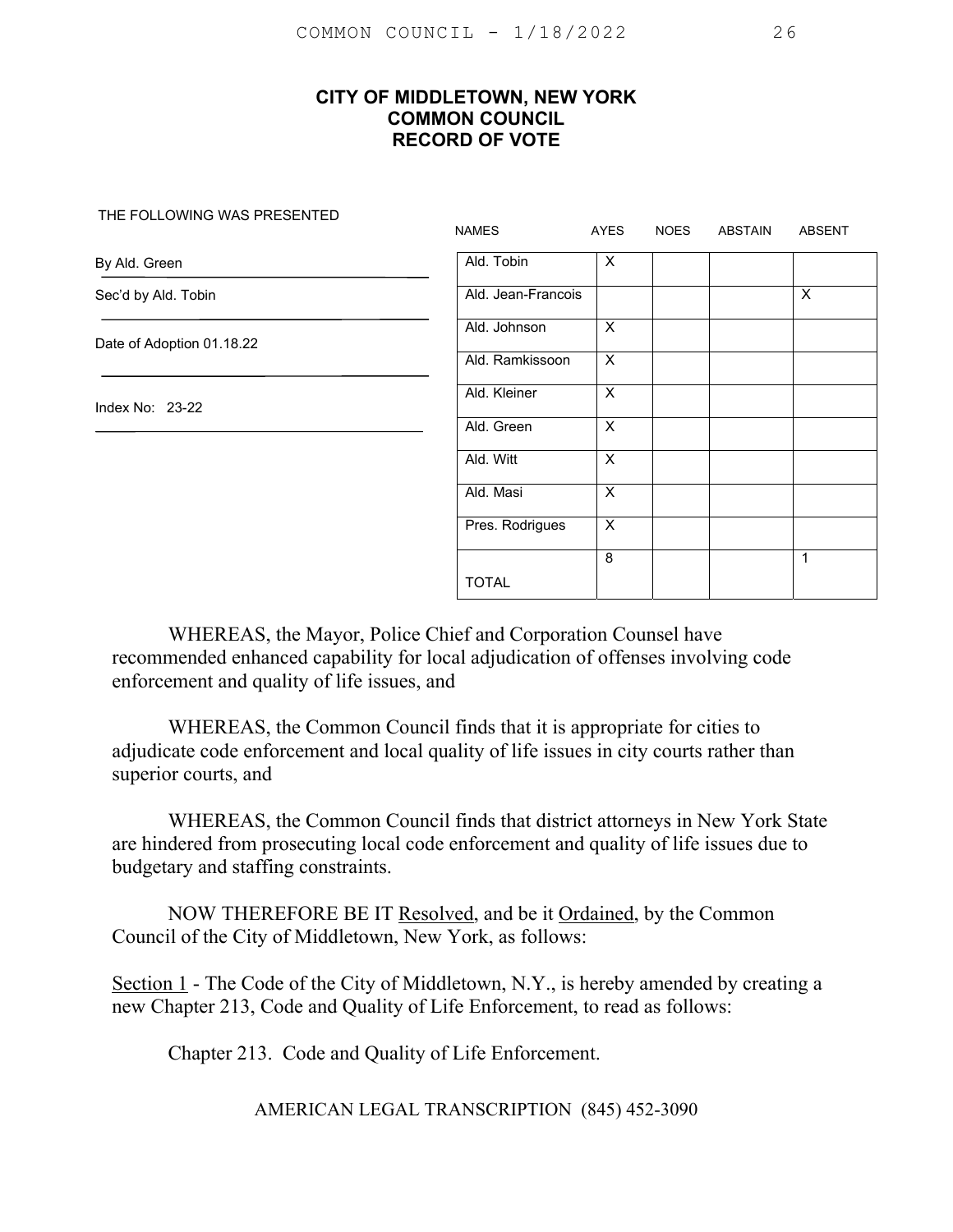Section 213-1. Disorderly Conduct in City Facilities, Parks, Playgrounds, Properties, Parking Lots, Streets and Sidewalks.

 It is prohibited for any person, age of 16 years or older, to engage in disorderly conduct in any City facility, park, playground, property, parking lot, street or sidewalk. A person is guilty of disorderly conduct when he or she, with intent to cause public inconvenience, annoyance or alarm, or recklessly creating a risk thereof:

A. Engages in fighting or in violent, tumultuous or threatening

behavior; or

or

B. Makes unreasonable noise; or

C. Uses abusive or obscene language, or makes an obscene gesture;

 D. Without lawful authority, disturbs any lawful assembly or meeting of persons; or

E. Obstructs vehicular or pedestrian traffic; or

 F. Congregates with other persons in a public place and refuses to comply with a lawful order of the police to disperse; or

 G. Creates a hazardous or physically offensive condition by any act which serves no legitimate purpose.

 Section 213-2. Harassment in City Facilities, Parks, Playgrounds, Properties, Parking Lots, Streets and Sidewalks.

 It is prohibited for any person, age of 16 years or older, to engage in harassment in any City facility, park, playground, property, parking lot, street or sidewalk. A person is guilty of harassment when he or she, with intent to harass, annoy or alarm another person:

 A. Strikes, shoves, kicks or otherwise subjects such other person to physical contact, or attempts or threatens to do the same; or

B. Follows a person in or about a public place or places; or

 C. Engages in a course of conduct or repeatedly commits acts which alarm or seriously annoy such other person and which serve no legitimate purpose.

Section 213-3. Obstructing Governmental Administration.

 It is prohibited for any person, age of 16 years or older, to obstruct governmental administration. A person is guilty of obstructing governmental administration when he or she intentionally obstructs, impairs or perverts the administration of this Chapter or any other provision of the Middletown City Code, or prevents or attempts to prevent a public servant from performing an official function involving the administration of this Chapter or any other provision of the Middletown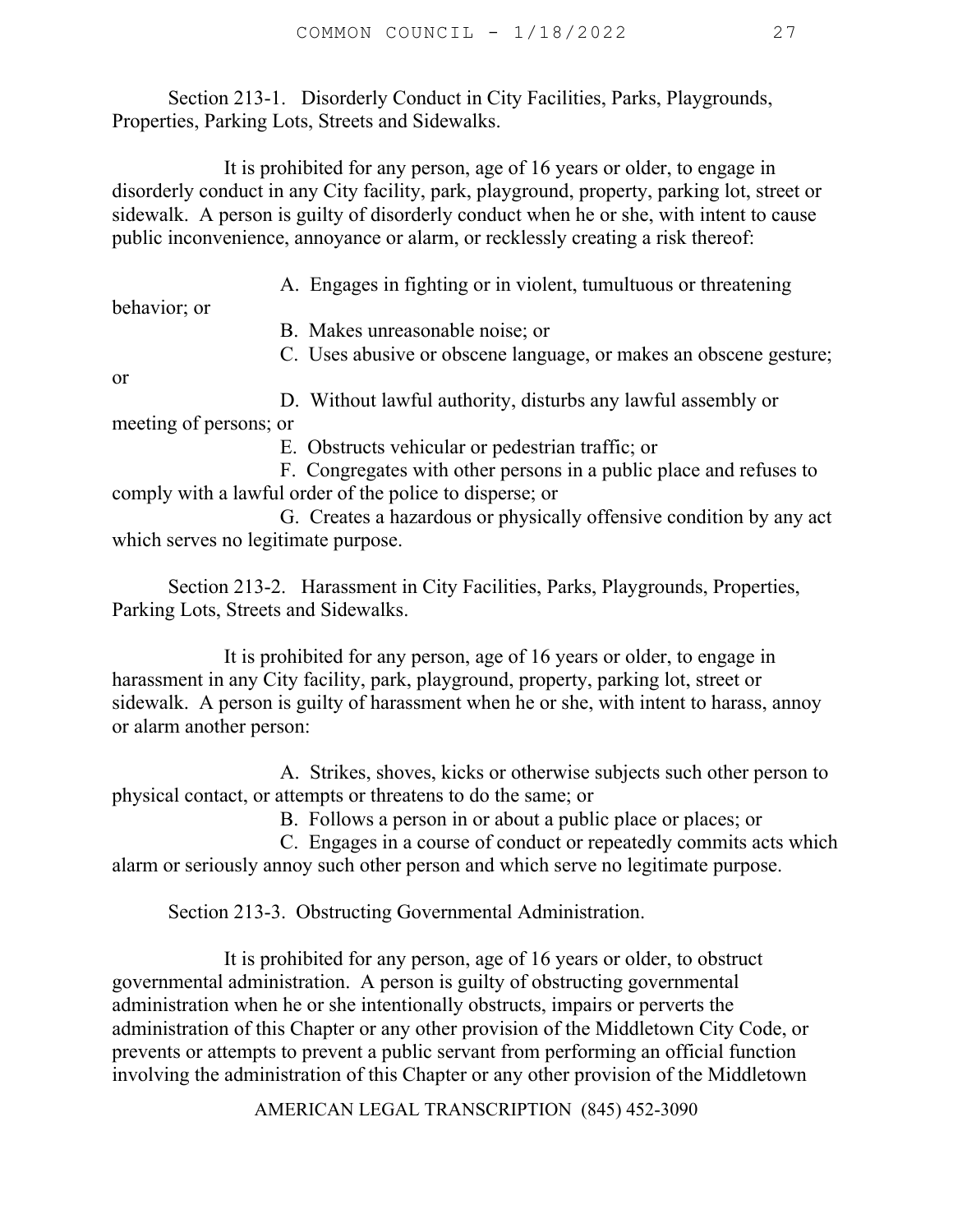City Code, by means of intimidation, physical force or interference, or by means of any independently unlawful act.

Section 213-4. Resisting Arrest.

 It is prohibited for any person, age of 16 years or older, to resist arrest. A person is guilty of resisting arrest when he intentionally prevents or attempts to prevent a police officer or peace officer from effecting an authorized arrest of himself or another person for violation of any provision of this Chapter or any other Chapter of the Middletown City Code.

Section 213-5. Penalties.

 A person who shall violate any provision of this Chapter shall be guilty, upon conviction, of an offense punishable by a fine not less than \$250 nor more than \$1,000 or by imprisonment for a period not exceeding 15 days, or by both such fine and imprisonment.

Section 2. Severability. The sections, paragraphs, sentences, clauses, and phrases of this Ordinance are severable, and if any phrase, clause, sentence, paragraph, or section of this Ordinance shall be declared unconstitutional or illegal by the valid judgment or decree of a court of competent jurisdiction, such unconstitutionality or illegality shall not affect any of the remaining phrases, clauses, sentences, paragraphs, and sections of this Ordinance.

Section 3. This Ordinance shall take effect immediately.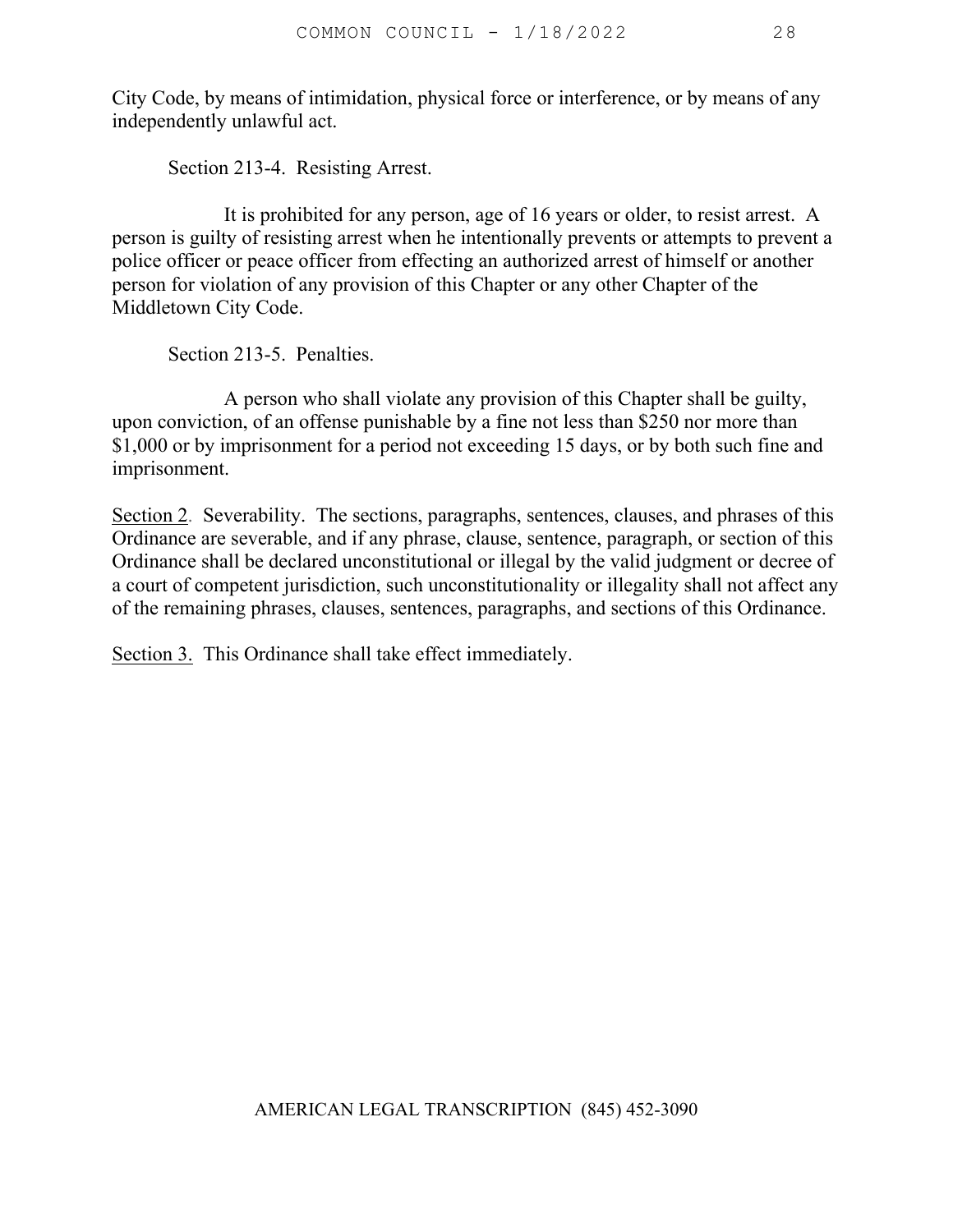THE FOLLOWING WAS PRESENTED

|                           | <b>NAMES</b>       | AYES           | <b>NOES</b> | <b>ABSTAIN</b> | <b>ABSENT</b> |
|---------------------------|--------------------|----------------|-------------|----------------|---------------|
| By Ald. Tobin             | Ald. Tobin         | X              |             |                |               |
| Sec'd by Ald. Kleiner     | Ald. Jean-Francois |                |             |                | $\times$      |
| Date of Adoption 01.18.22 | Ald. Johnson       | X              |             |                |               |
|                           | Ald. Ramkissoon    | $\overline{X}$ |             |                |               |
| Index No: $24-22$         | Ald. Kleiner       | X              |             |                |               |
|                           | Ald. Green         | $\overline{X}$ |             |                |               |
|                           | Ald. Witt          | X              |             |                |               |
|                           | Ald. Masi          | X              |             |                |               |
|                           | Pres. Rodrigues    | X              |             |                |               |
|                           |                    | 8              |             |                | $\mathbf{1}$  |
|                           | <b>TOTAL</b>       |                |             |                |               |

WHEREAS, the increased unsafe use of limited use motorcycles has created a substantial safety risk to persons and property in the City of Middletown.

NOW THEREFORE BE IT Resolved, and be it Ordained, by the Common Council of the City of Middletown, New York, as follows:

Section 1. There is to be added to the Code of the City of Middletown a new Chapter 317, entitled "Limited Use Motorcycles" to read in its entirety as follows:

## **CHAPTER 317. LIMITED USE MOTORCYCLES**

#### **Section 317-1. Definitions.**

As used in this Ordinance, the following terms shall have the meanings indicated:

LIMITED USE MOTORCYCLE – A limited use vehicle having only two or three wheels, with a seat or saddle for the operator, and shall have the ability to be exclusively propelled by anything other than muscular power, and has a maximum performance speed of not more than forty (40) miles per hour.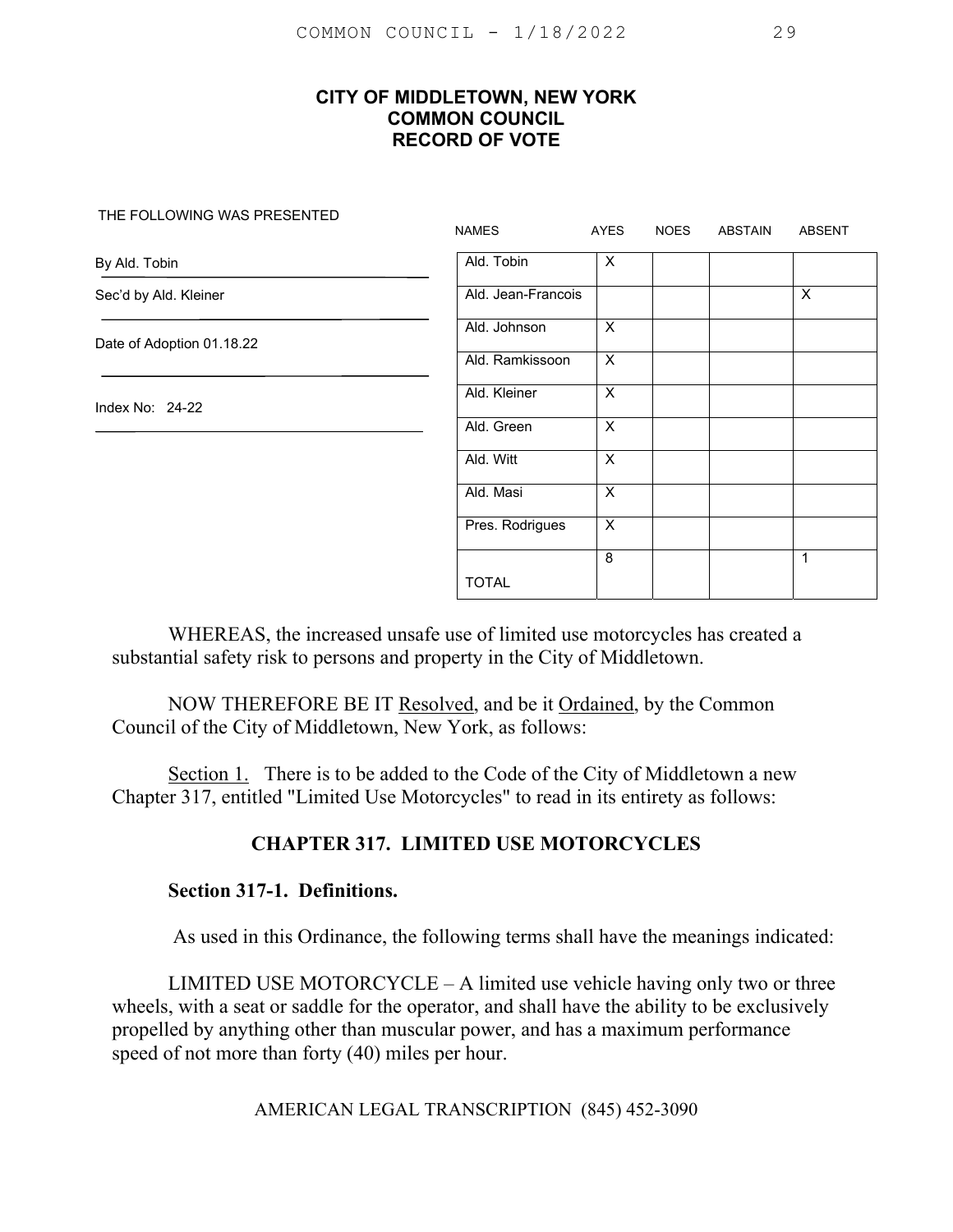PRIVATE PROPERTY – All land and buildings in the City of Middletown not included in the definition of "public property" nor part of the public road system.

PUBLIC PROPERTY – Lands and buildings, including City parks, owned or leased or operated pursuant to easement by the City of Middletown, any school district property, or any property owned or leased by the County of Orange or the State of New York or any other equivalent body. This definition specifically excludes any public roadways owned or maintained by any of the aforementioned public entities.

#### **Section 317-2. Prohibited Acts.**

It shall be unlawful to operate a limited use motorcycle in the following locations and/or manners:

 A. Upon or near any public roadway, unless such limited use motorcycle is properly registered pursuant to the provisions of New York State Vehicle and Traffic Law, Chapter 71, Title 11, Article 48A.

B. Upon public property at any time without express consent or permit issued by the governmental agency in control of said property.

 C. Upon private property (other than that private property owned by the family of the operator) without the written consent of all the owners of the private property. Written consent must be carried with all limited use motorcycle operators at all times.

 D. In violation of New York State Vehicle and Traffic Law, Chapter 71, Title 11, Article 48A and the rules and regulations of the Department of Motor Vehicles of the State of New York. Should the Department of Motor Vehicles require registration or licensing of said vehicles, then it shall be unlawful to operate said vehicle without proper registration and licensing.

#### **Section 317-3. Penalties.**

 A person who shall violate a provision of this Chapter shall be guilty, upon conviction, of an offense punishable by a fine of not more than \$2500, for the first offense and \$5000 for a second or subsequent offense within a 12-month period measured from the date of the first alleged violation of this Chapter, or by imprisonment for a period not exceeding fifteen (15) days, or by impoundment of the limited use motorcycle for a period not to exceed sixty (60) days, or by any combination thereof. Limited use motorcycles that are impounded in violation of this Chapter shall only be released to the titled and/or registered owner, as listed on a valid title and/or registration, or to a subject with a proper notarized bill of sale that includes the vehicle identification number and indicates he/she is the owner of said limited use motorcycle. No motorcycle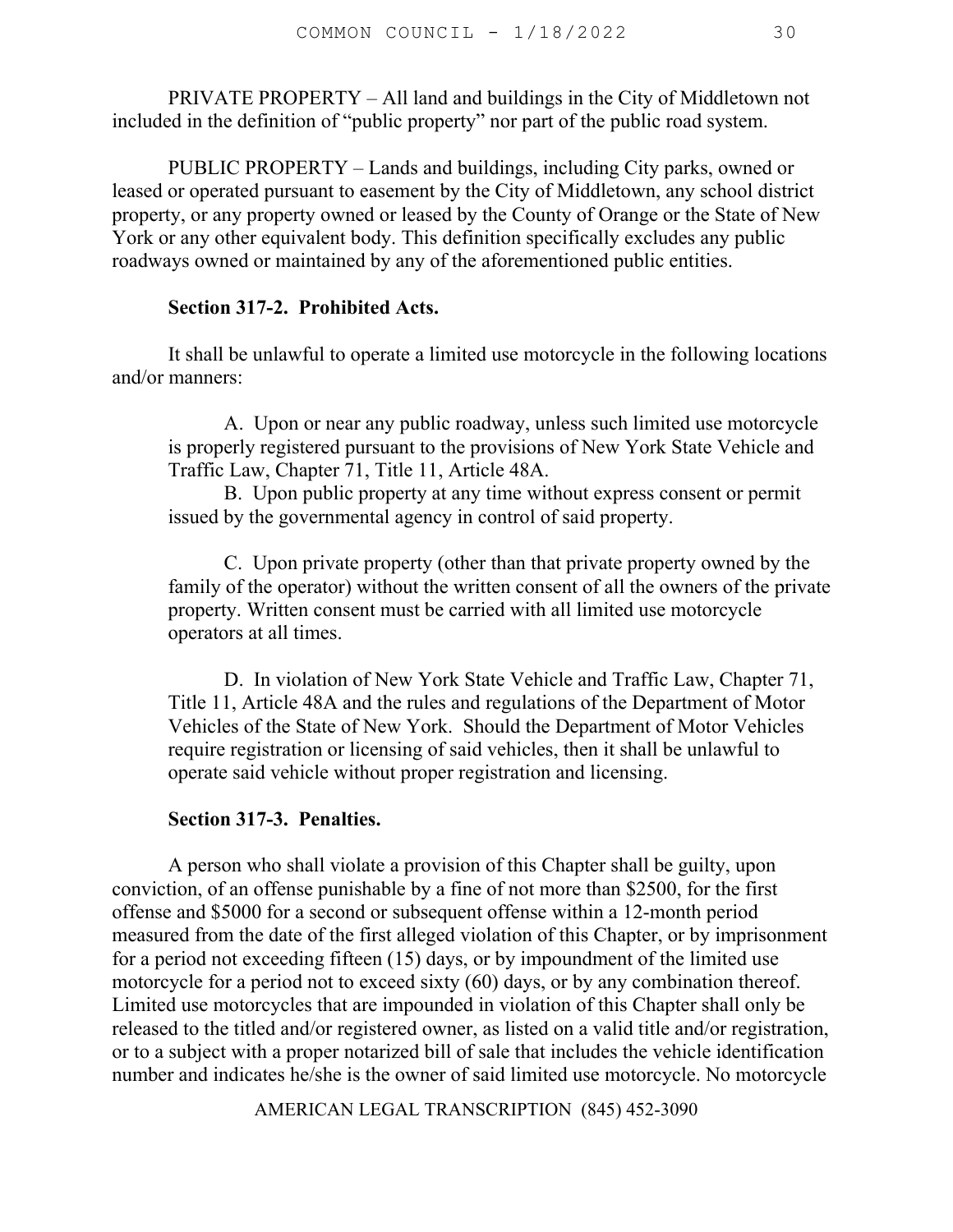shall be released until the owner pays all towing and storage fees associated with the impoundment.

Section 2. Severability.

 The sections, paragraphs, sentences, clauses, and phrases of this Ordinance are severable, and if any phrase, clause, sentence, paragraph, or section of this Ordinance shall be declared unconstitutional or illegal by the valid judgment or decree of a court of competent jurisdiction, such unconstitutionality or illegality shall not affect any of the remaining phrases, clauses, sentences, paragraphs, and sections of this Ordinance.

Section 3. Effective Date.

This Resolution and Ordinance shall take effect immediately.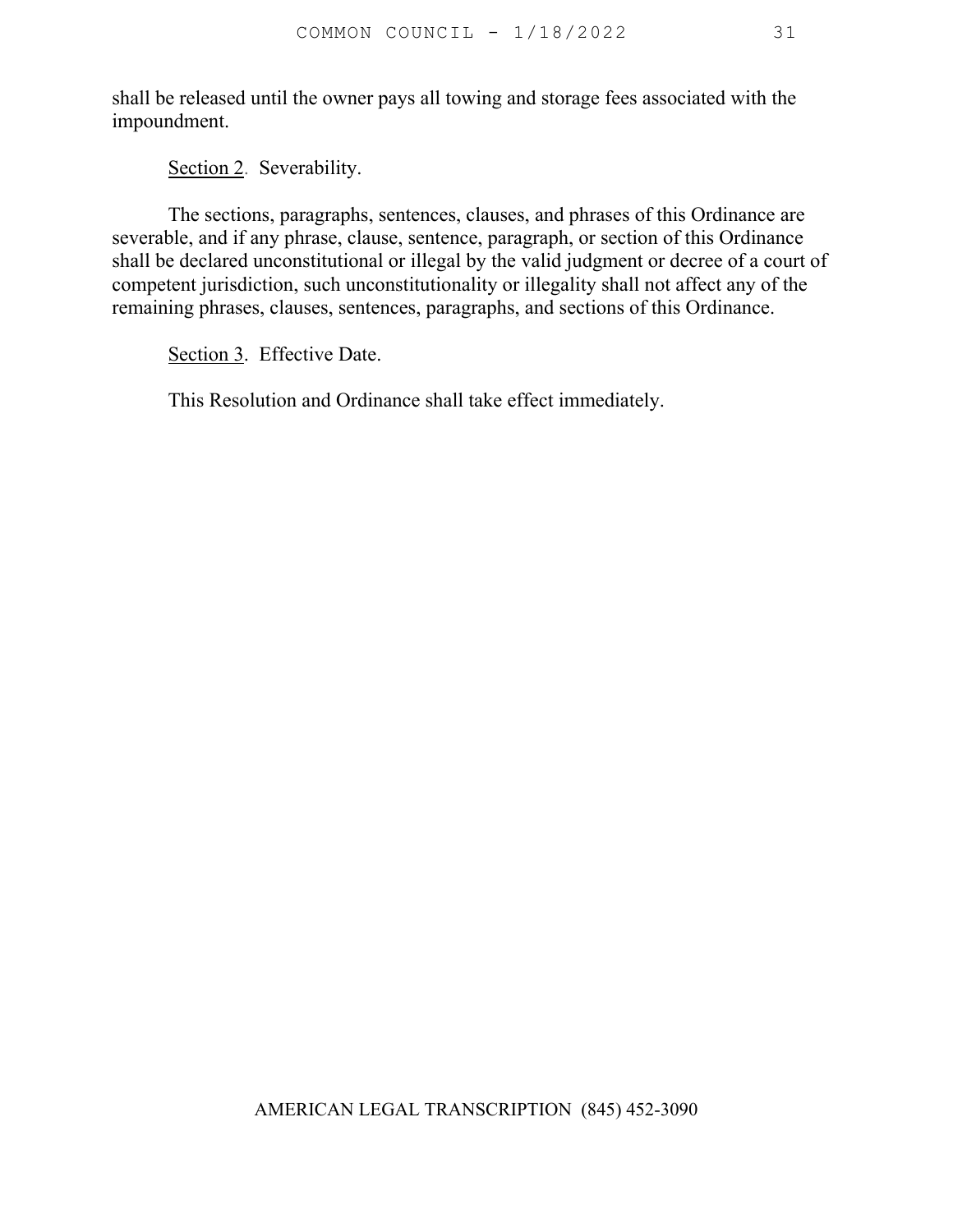THE FOLLOWING WAS PRESENTED

|                           | <b>NAMES</b>       | AYES                    | <b>NOES</b> | ABSTAIN | ABSENT      |
|---------------------------|--------------------|-------------------------|-------------|---------|-------------|
| By Ald. Masi              | Ald. Tobin         | X                       |             |         |             |
| Sec'd by Ald. Green       | Ald. Jean-Francois |                         |             |         | X           |
| Date of Adoption 01.18.22 | Ald. Johnson       | $\overline{\mathsf{x}}$ |             |         |             |
|                           | Ald. Ramkissoon    | X                       |             |         |             |
| Index No: 25-22           | Ald. Kleiner       | $\overline{X}$          |             |         |             |
|                           | Ald. Green         | X                       |             |         |             |
|                           | Ald. Witt          | X                       |             |         |             |
|                           | Ald. Masi          | X                       |             |         |             |
|                           | Pres. Rodrigues    | X                       |             |         |             |
|                           |                    | 8                       |             |         | $\mathbf 1$ |
|                           | <b>TOTAL</b>       |                         |             |         |             |

RESOLVED; that the Common Council of the City of Middletown concurs with the Board of Estimate and Apportionment to authorize the Treasurer to transfer \$13,100 from with Corporation Counsels 2021 budget in the following manner to cover unpaid litigation invoices.

| From<br>A.1420.488<br><b>Corporation Counsel Grievance</b> | Amount<br>\$12,600 | Tо<br>A.1420.489<br>Litigation |
|------------------------------------------------------------|--------------------|--------------------------------|
| A.1420.433<br><b>Personnel Training</b>                    | \$500              | A.1420.489<br>Litigation       |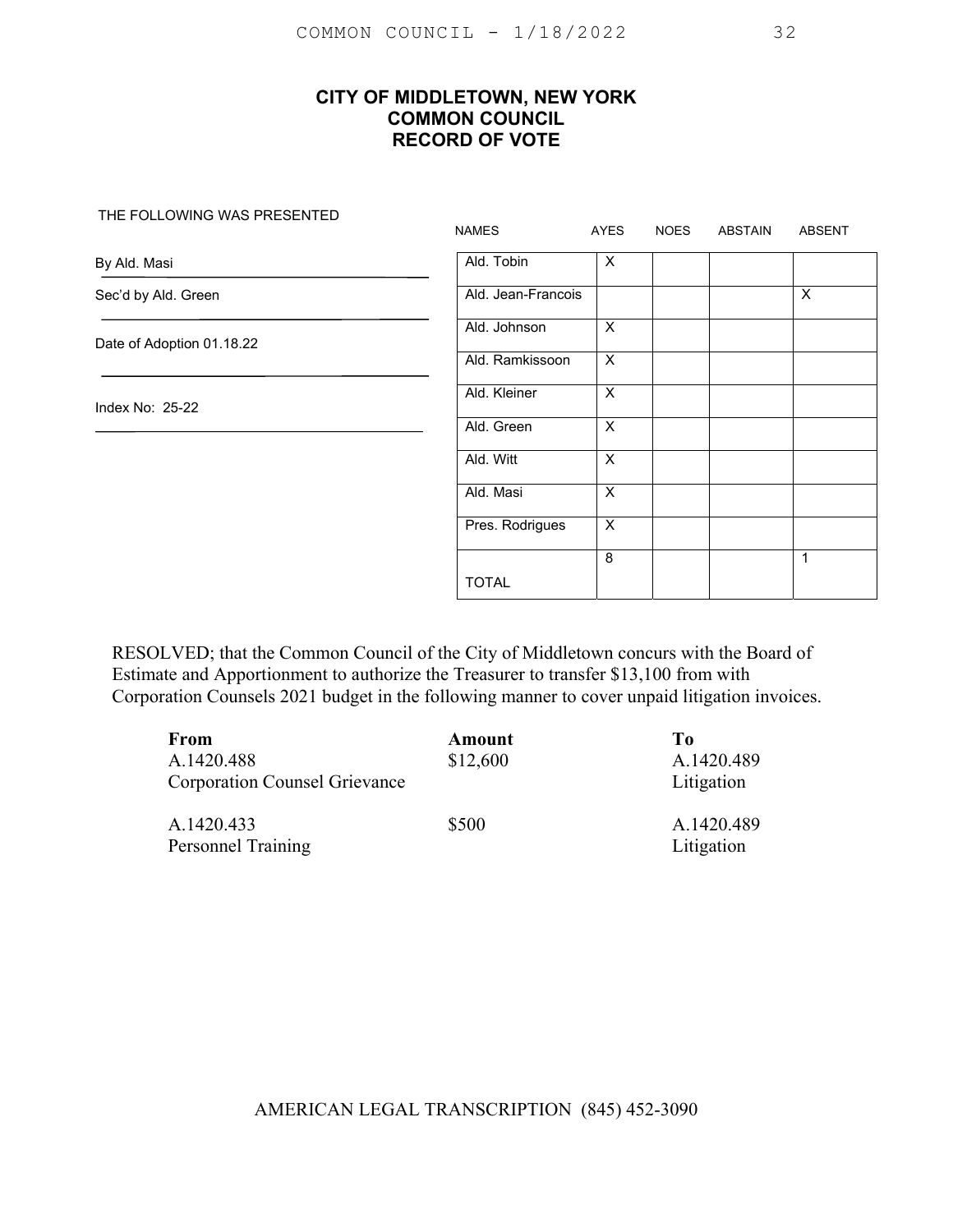#### THE FOLLOWING WAS PRESENTED

|                           | <b>NAMES</b>       | AYES                    | <b>NOES</b> | ABSTAIN | <b>ABSENT</b> |
|---------------------------|--------------------|-------------------------|-------------|---------|---------------|
| By Ald. Masi              | Ald. Tobin         | $\times$                |             |         |               |
| Sec'd by Ald. Johnson     | Ald. Jean-Francois |                         |             |         | X             |
| Date of Adoption 01.18.22 | Ald. Johnson       | $\overline{\mathsf{x}}$ |             |         |               |
|                           | Ald. Ramkissoon    | X                       |             |         |               |
| Index No: 26-22           | Ald. Kleiner       | X                       |             |         |               |
|                           | Ald. Green         | $\mathsf{X}$            |             |         |               |
|                           | Ald. Witt          | $\overline{\mathsf{x}}$ |             |         |               |
|                           | Ald. Masi          | $\overline{\mathsf{x}}$ |             |         |               |
|                           | Pres. Rodrigues    | $\overline{\mathsf{x}}$ |             |         |               |
|                           |                    | 8                       |             |         | 1             |
|                           | <b>TOTAL</b>       |                         |             |         |               |

RESOLVED; that the Common Council of the City of Middletown concurs with the Board of Estimate and Apportionment to authorizing the Mayor to sign a server migration agreement with Springbrook Software (KVS Software).

The estimated cost is \$2,268.00 for 12 hours of work at \$189 per hour. Per George Weissner this migration is necessary as KVS is requiring to be housed on a Microsoft 2019 or more current platform.

The funding for this migration is budgeted in the A.1331.900 Data Processing. General Expense.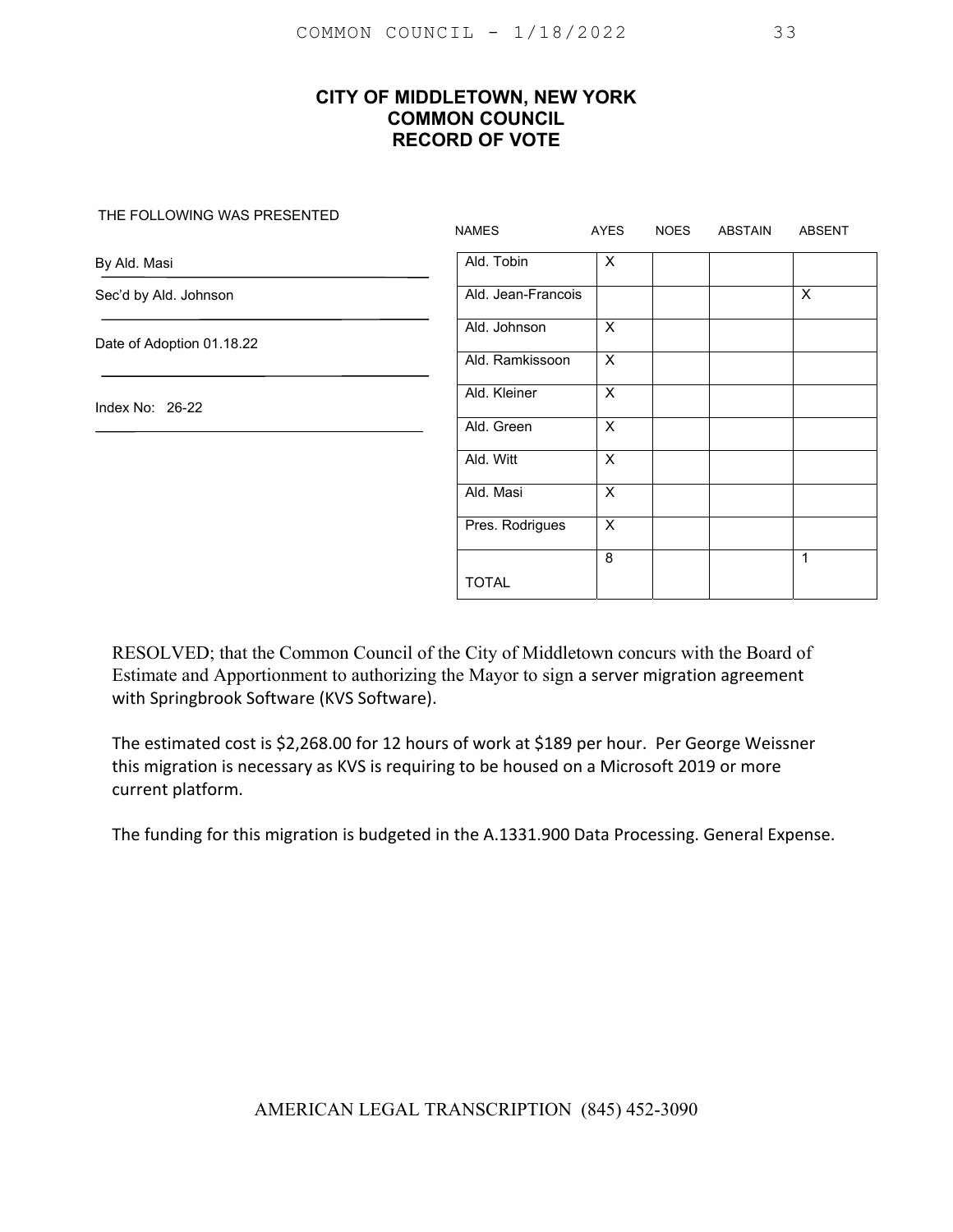#### THE FOLLOWING WAS PRESENTED

|                           | <b>NAMES</b>       | AYES                    | <b>NOES</b> | ABSTAIN | <b>ABSENT</b>             |
|---------------------------|--------------------|-------------------------|-------------|---------|---------------------------|
| By Ald. Tobin             | Ald. Tobin         | X                       |             |         |                           |
| Sec'd by Ald. Johnson     | Ald. Jean-Francois |                         |             |         | $\boldsymbol{\mathsf{X}}$ |
| Date of Adoption 01.18.22 | Ald. Johnson       | $\overline{X}$          |             |         |                           |
|                           | Ald. Ramkissoon    | X                       |             |         |                           |
| Index No: 27-22           | Ald. Kleiner       | $\overline{\mathsf{x}}$ |             |         |                           |
|                           | Ald. Green         | X                       |             |         |                           |
|                           | Ald. Witt          | X                       |             |         |                           |
|                           | Ald. Masi          | X                       |             |         |                           |
|                           | Pres. Rodrigues    | X                       |             |         |                           |
|                           |                    | 8                       |             |         | 1                         |
|                           | <b>TOTAL</b>       |                         |             |         |                           |

RESOLVED; that the Common Council of the City of Middletown concurs with the Board of Estimate and Apportionment to declare the following Middletown Police vehicle surplus and no use to the City and authorize the Police Chief or his designee to dispose the vehicles through the auction process.

| Year | Make | $V$ in#           |
|------|------|-------------------|
| 2007 | Ford | 2FAHP71W27X148677 |

This vehicle is in disrepair needing work that would cost more than the value of the vehicle. This vehicle would be disposed of in a manner most advantageous to the City of Middletown.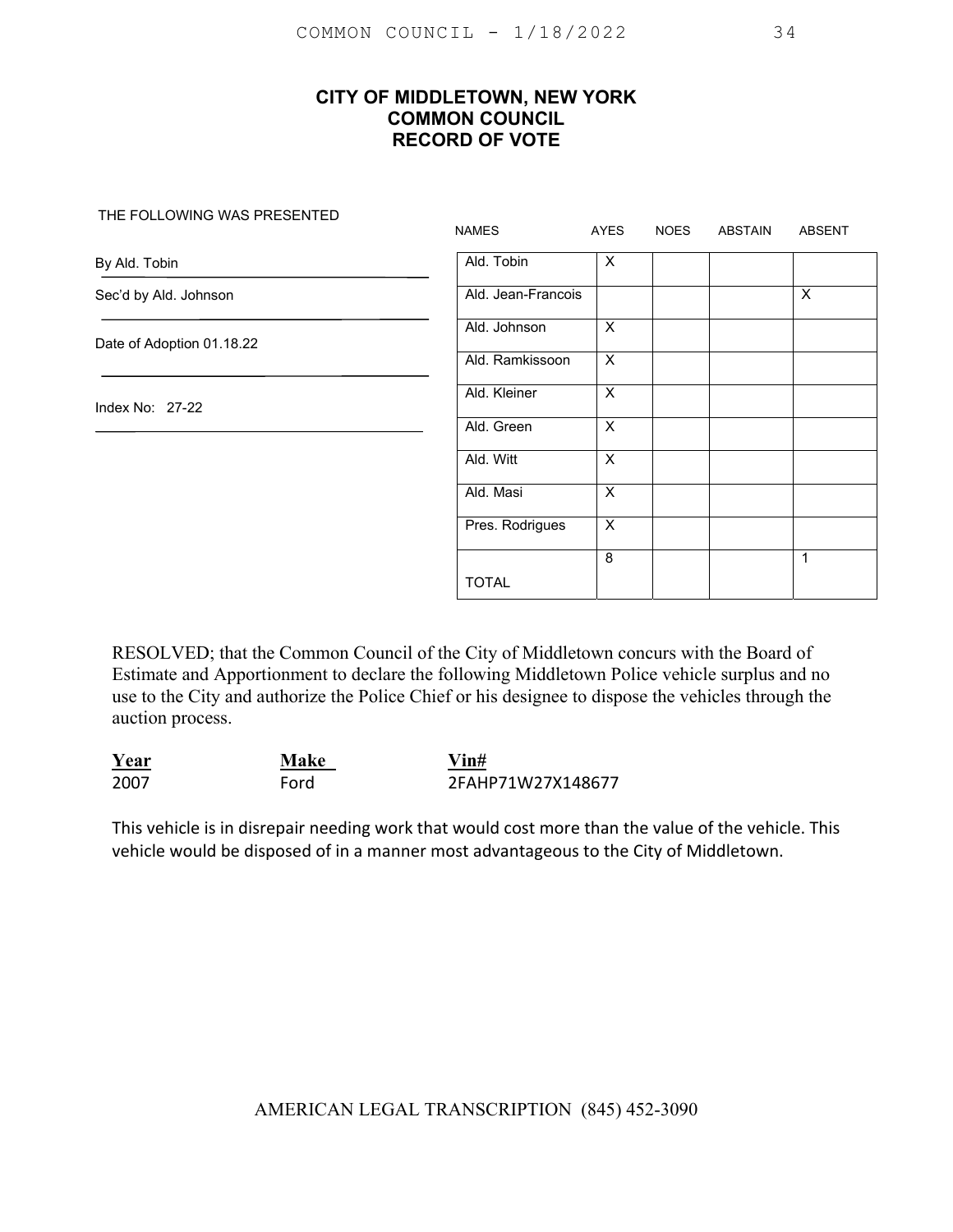#### THE FOLLOWING WAS PRESENTED

|                           | <b>NAMES</b>       | AYES                      | <b>NOES</b> | ABSTAIN | ABSENT |
|---------------------------|--------------------|---------------------------|-------------|---------|--------|
| By Ald. Masi              | Ald. Tobin         | X                         |             |         |        |
| Sec'd by Ald. Ramkissoon  | Ald. Jean-Francois |                           |             |         | X      |
| Date of Adoption 01.18.22 | Ald. Johnson       | $\boldsymbol{\mathsf{X}}$ |             |         |        |
|                           | Ald. Ramkissoon    | $\boldsymbol{\mathsf{X}}$ |             |         |        |
| Index No: 28 - 22         | Ald. Kleiner       | $\sf X$                   |             |         |        |
|                           | Ald. Green         | $\times$                  |             |         |        |
|                           | Ald. Witt          | $\overline{X}$            |             |         |        |
|                           | Ald. Masi          | $\times$                  |             |         |        |
|                           | Pres. Rodrigues    | $\overline{X}$            |             |         |        |
|                           |                    | 8                         |             |         | 1      |
|                           | <b>TOTAL</b>       |                           |             |         |        |

RESOLVED; that the Common Council of the City of Middletown concurs with the Board of Estimate and Apportionment modifying Resolution 96‐21 to correct account funds are to be taken from. Original request was from F.8341.900 General Expense line should have been from the Water Fund Balance.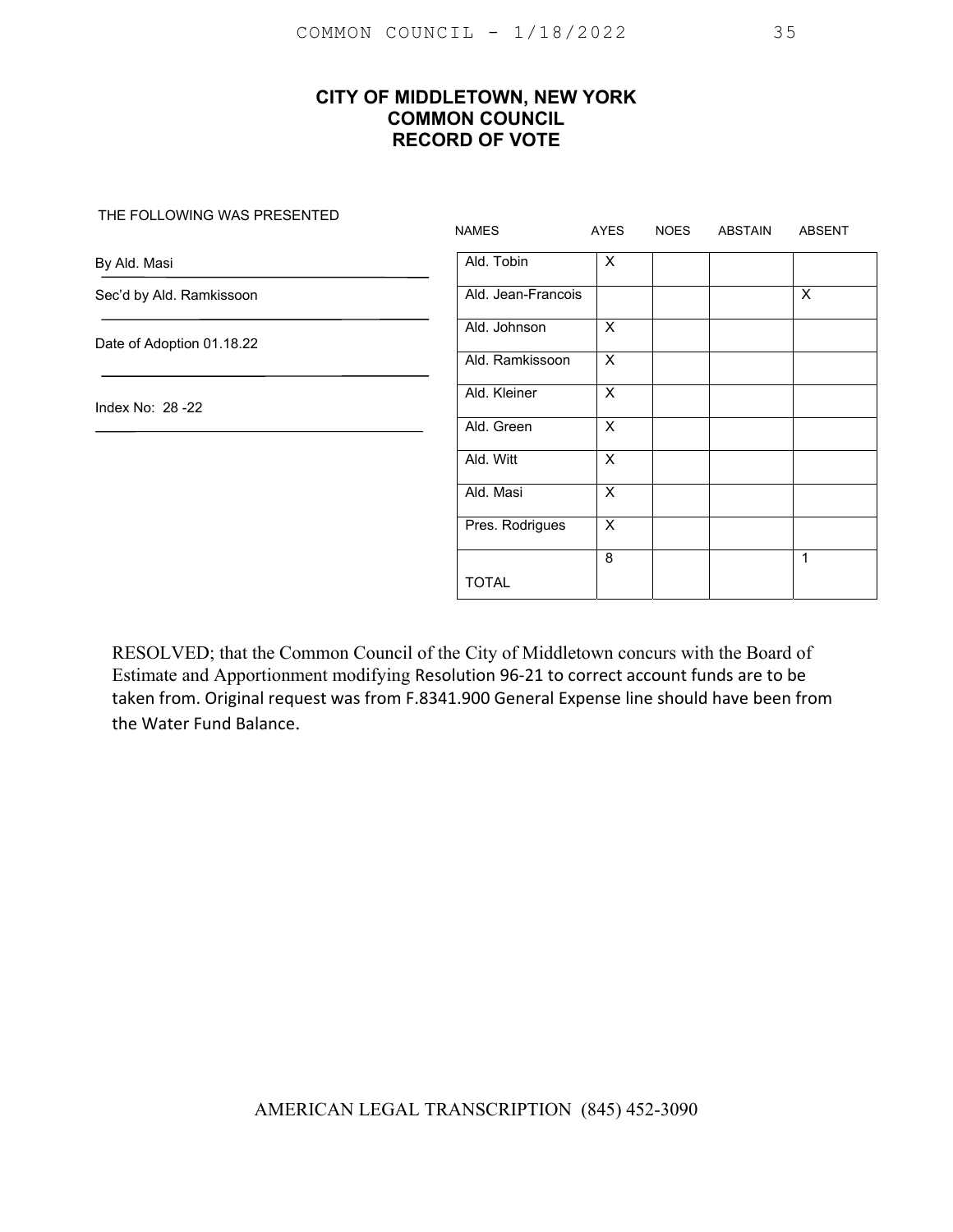#### THE FOLLOWING WAS PRESENTED

|                           | <b>NAMES</b>       | AYES                      | <b>NOES</b> | ABSTAIN | <b>ABSENT</b> |
|---------------------------|--------------------|---------------------------|-------------|---------|---------------|
| By Ald. Witt              | Ald. Tobin         | $\boldsymbol{\mathsf{X}}$ |             |         |               |
| Sec'd by Ald. Kleiner     | Ald. Jean-Francois |                           |             |         | X             |
| Date of Adoption 01.18.22 | Ald. Johnson       | $\boldsymbol{\mathsf{X}}$ |             |         |               |
|                           | Ald. Ramkissoon    | $\times$                  |             |         |               |
| Index No: $29-22$         | Ald. Kleiner       | $\boldsymbol{\mathsf{X}}$ |             |         |               |
|                           | Ald. Green         | $\overline{\mathsf{x}}$   |             |         |               |
|                           | Ald. Witt          | $\times$                  |             |         |               |
|                           | Ald. Masi          | $\boldsymbol{\mathsf{X}}$ |             |         |               |
|                           | Pres. Rodrigues    | $\boldsymbol{\mathsf{X}}$ |             |         |               |
|                           | <b>TOTAL</b>       | 8                         |             |         | 1             |

RESOLVED; that the Common Council of the City of Middletown concurs with the Board of Estimate and Apportionment and approves a proposal from JCO to provide a properly licensed 3A operator at 40 hours per week including all benefits.

BE IT FURTHER RESOLVED that Common Council of the City of Middletown concurs with the Board of Estimate and Apportionment and authorizes the Treasurer to transfer \$121,683 from within the DPW budget in the following manner to cover the consulting costs:

| <b>FROM</b>                            | <b>AMOUNT</b> | ТО                               |
|----------------------------------------|---------------|----------------------------------|
| G.8130.100<br>Sewer, Personal Services | \$72,692      | G.8130.400<br>Sewer, Contractual |
| G.9000.830<br>Sewer. Social Security   | \$5,560       | G.8130.400<br>Sewer. Contractual |
| G.9000.860<br>Sewer. Health Insurance  | \$28,998      | G.8130.400<br>Sewer, Contractual |
| G.9000 .810<br>Sewer, Retirement       | \$9,449.65    | G.8130.400<br>Sewer, Contractual |
| G.9000.889<br>Sewer. Dental            | \$2,211.36    | G.8130.400<br>Sewer, Contractual |
| G.9000.840<br>Sewer. W. Comp           | \$2,771.99    | G.8130.400<br>Sewer, Contractual |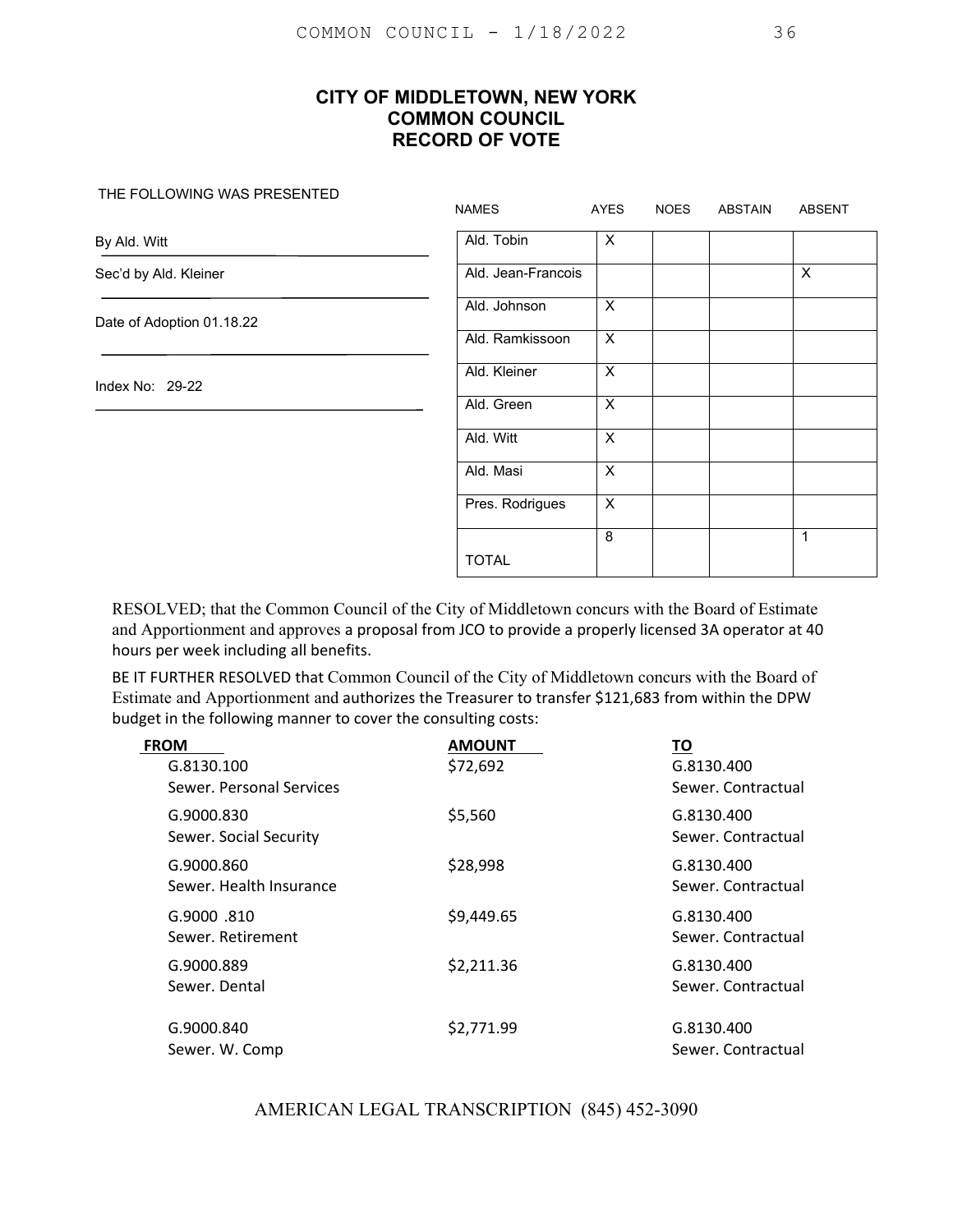#### THE FOLLOWING WAS PRESENTED

|                           | <b>NAMES</b>       | AYES           | <b>NOES</b> | ABSTAIN | <b>ABSENT</b>             |
|---------------------------|--------------------|----------------|-------------|---------|---------------------------|
| By Ald. Ramkissoon        | Ald. Tobin         | X              |             |         |                           |
| Sec'd by Ald. Masi        | Ald. Jean-Francois |                |             |         | $\boldsymbol{\mathsf{X}}$ |
| Date of Adoption 01.18.22 | Ald. Johnson       | $\overline{X}$ |             |         |                           |
|                           | Ald. Ramkissoon    | $\overline{X}$ |             |         |                           |
| Index No: 30-22           | Ald. Kleiner       | $\overline{X}$ |             |         |                           |
|                           | Ald. Green         | X              |             |         |                           |
|                           | Ald. Witt          | $\overline{X}$ |             |         |                           |
|                           | Ald. Masi          | X              |             |         |                           |
|                           | Pres. Rodrigues    | $\overline{X}$ |             |         |                           |
|                           |                    | 8              |             |         | $\mathbf{1}$              |
|                           | <b>TOTAL</b>       |                |             |         |                           |

RESOLVED; that the Common Council of the City of Middletown concurs with the Board of Estimate and Apportionment and authorizes the Treasurer to transfer \$520.88 from within the 2021 Community Development Department's budget in the following manner to cover unexpected loan payoffs requiring more lien releases than was budgeted for 2021.

| <b>FROM</b><br>CD 8686.418<br>Auto Expense | <b>AMOUNT</b><br>286.90 | TΟ<br>CD 8686.456<br>Program Related Expense |
|--------------------------------------------|-------------------------|----------------------------------------------|
| CD 8686.400<br>Contractual                 | 175.98                  | CD 8686.456<br>Program Related Expense       |
| CD 8686.479<br><b>Equipment Rental</b>     | 58.00                   | CD 8686.456<br>Program Related Expense       |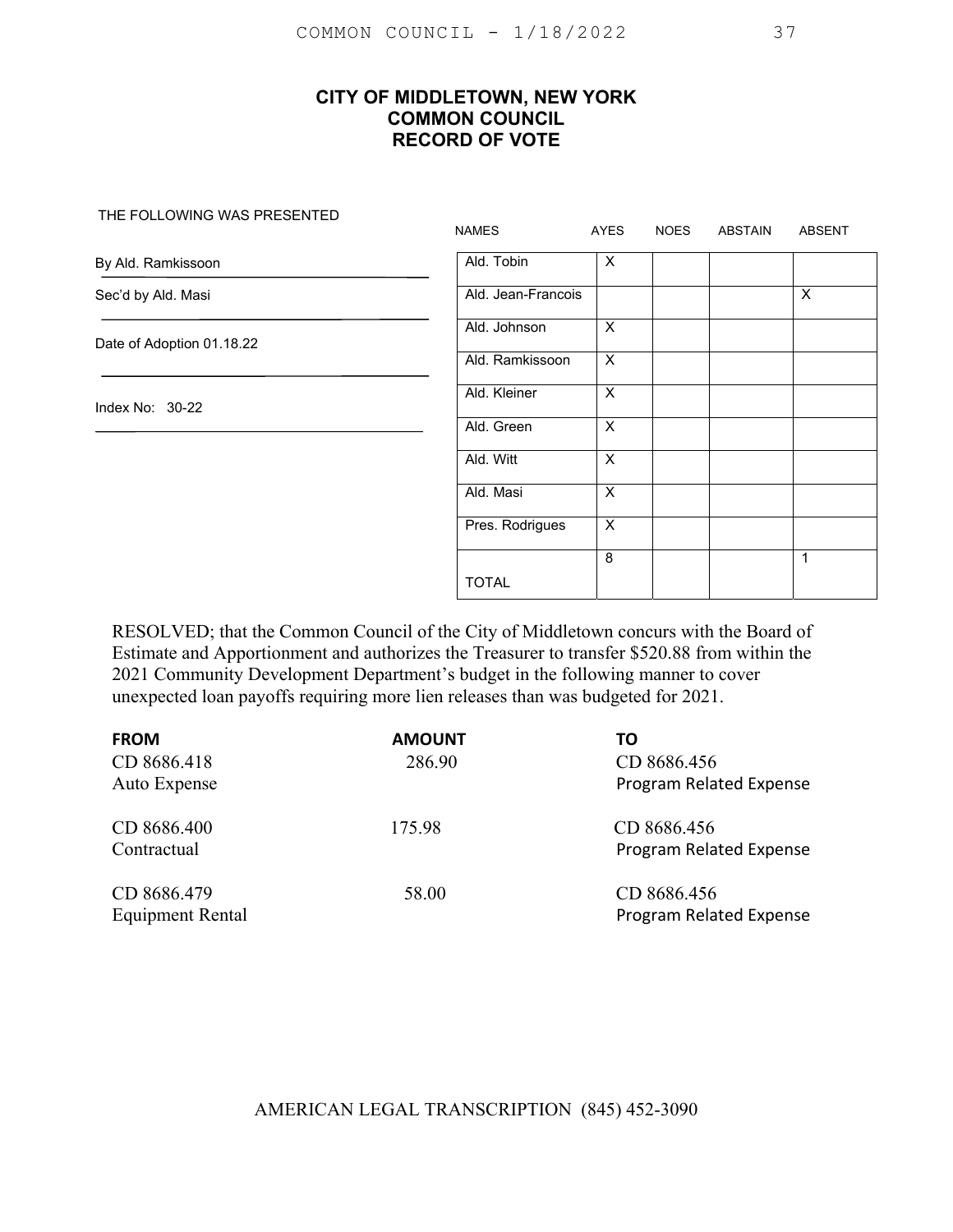THE FOLLOWING WAS PRESENTED

|                                                | <b>NAMES</b>       | AYES | <b>NOES</b> | <b>ABSTAIN</b> | <b>ABSENT</b> |
|------------------------------------------------|--------------------|------|-------------|----------------|---------------|
| By Ald. Johnson                                | Ald. Tobin         |      |             |                |               |
| Sec'd by Ald. XXXXXXXXXXX                      | Ald. Jean-Francois |      |             |                |               |
| Date of Adoption 01.18.22                      | Ald. Johnson       |      |             |                |               |
|                                                | Ald. Ramkissoon    |      |             |                |               |
| Index No: Introduction of Local Law #1 of 2022 | Ald. Kleiner       |      |             |                |               |
|                                                | Ald. Green         |      |             |                |               |
|                                                | Ald. Witt          |      |             |                |               |
|                                                | Ald. Masi          |      |             |                |               |
|                                                | Pres. Rodrigues    |      |             |                |               |
|                                                | <b>TOTAL</b>       |      |             |                |               |

# A LOCAL LAW CHANGING THE NOTIFICATION REQUIREMENTS FOR SPECIAL MEETINGS OF THE COMMON COUNCIL

# BE IT ENACTED BY THE COMMON COUNCIL OF THE CITY OF MIDDLETOWN AS FOLLOWS:

Section 1. Purpose of this Enactment.

The purpose of this enactment is to change the notification requirements for special meetings of the Middletown Common Council

Section 2. Section 23 of the Charter of the City of Middletown is hereby amended by replacing the first sentence of the second paragraph, to read in its entirety as follows:

The council shall appoint the time and place of its meetings, which shall be held regularly at least once in each month, and the mayor, president of the common council, or any three aldermen, may call special meetings, by notice in writing, via email, text message and Nixle; the clerk of the council shall also notify each member by telephone.

Section 3. Effective Date.

This Local Law shall be effective upon filing with the Secretary of State.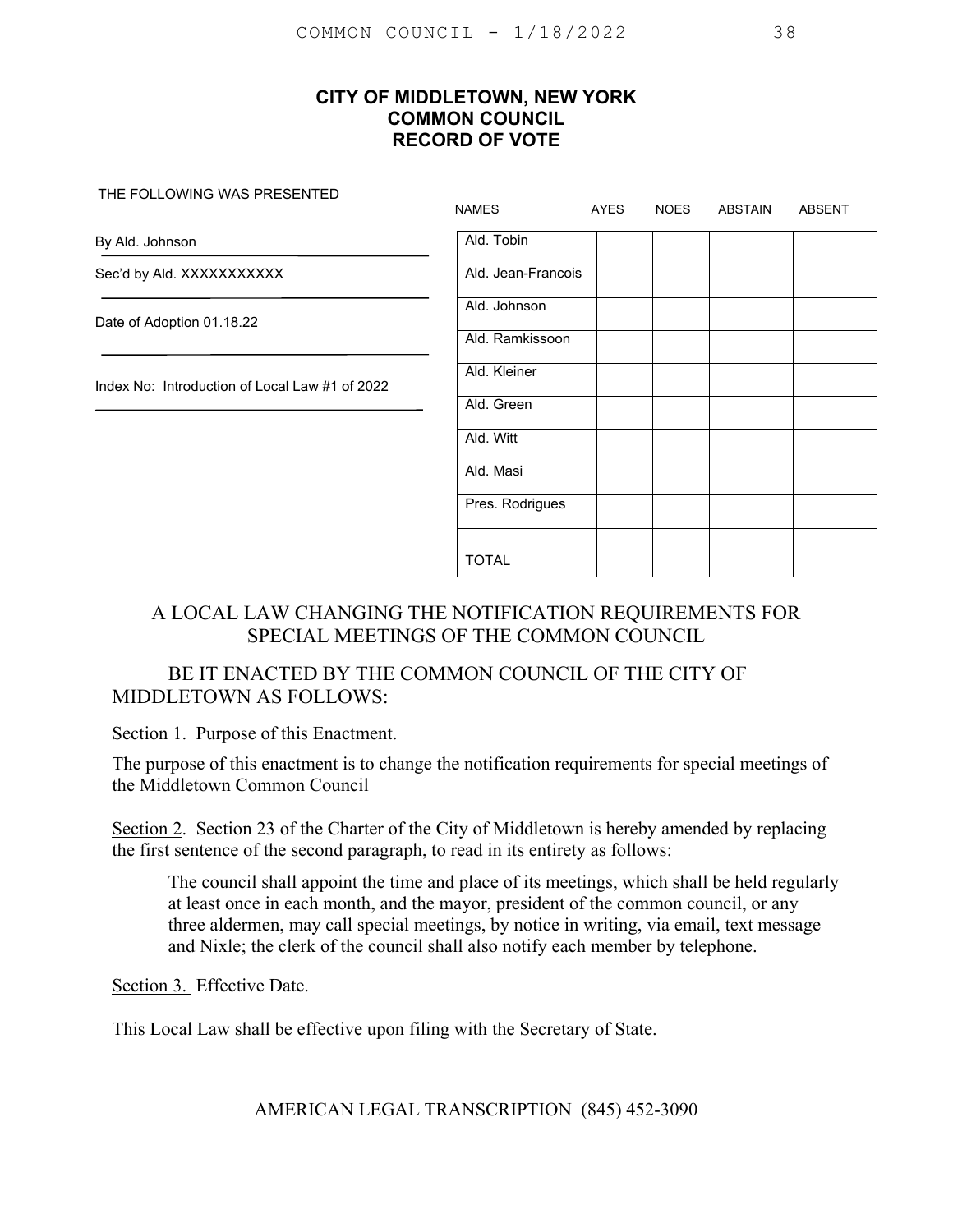THE FOLLOWING WAS PRESENTED

|                                                | <b>NAMES</b>       | AYES | <b>NOES</b> | ABSTAIN | <b>ABSENT</b> |
|------------------------------------------------|--------------------|------|-------------|---------|---------------|
| By Ald. Johnson                                | Ald. Tobin         |      |             |         |               |
| Sec'd by Ald. XXXXXXXXXX                       | Ald. Jean-Francois |      |             |         |               |
| Date of Adoption 01.18.22                      | Ald. Johnson       |      |             |         |               |
|                                                | Ald. Ramkissoon    |      |             |         |               |
| Index No: Introduction of Local Law #2 of 2022 | Ald. Kleiner       |      |             |         |               |
|                                                | Ald. Green         |      |             |         |               |
|                                                | Ald. Witt          |      |             |         |               |
|                                                | Ald. Masi          |      |             |         |               |
|                                                | Pres. Rodrigues    |      |             |         |               |
|                                                | <b>TOTAL</b>       |      |             |         |               |

# A LOCAL LAW ALLOWING DELINQUENT WATER AND SEWER CHARGES TO BE RELEVIED INTO REAL PROPERTY TAX BILLS

# BE IT ENACTED BY THE COMMON COUNCIL OF THE CITY OF MIDDLETOWN AS FOLLOWS:

Section 1. Purpose of this Enactment.

The purpose of this enactment is to allow delinquent water and sewer charges to be relevied into real property tax bills.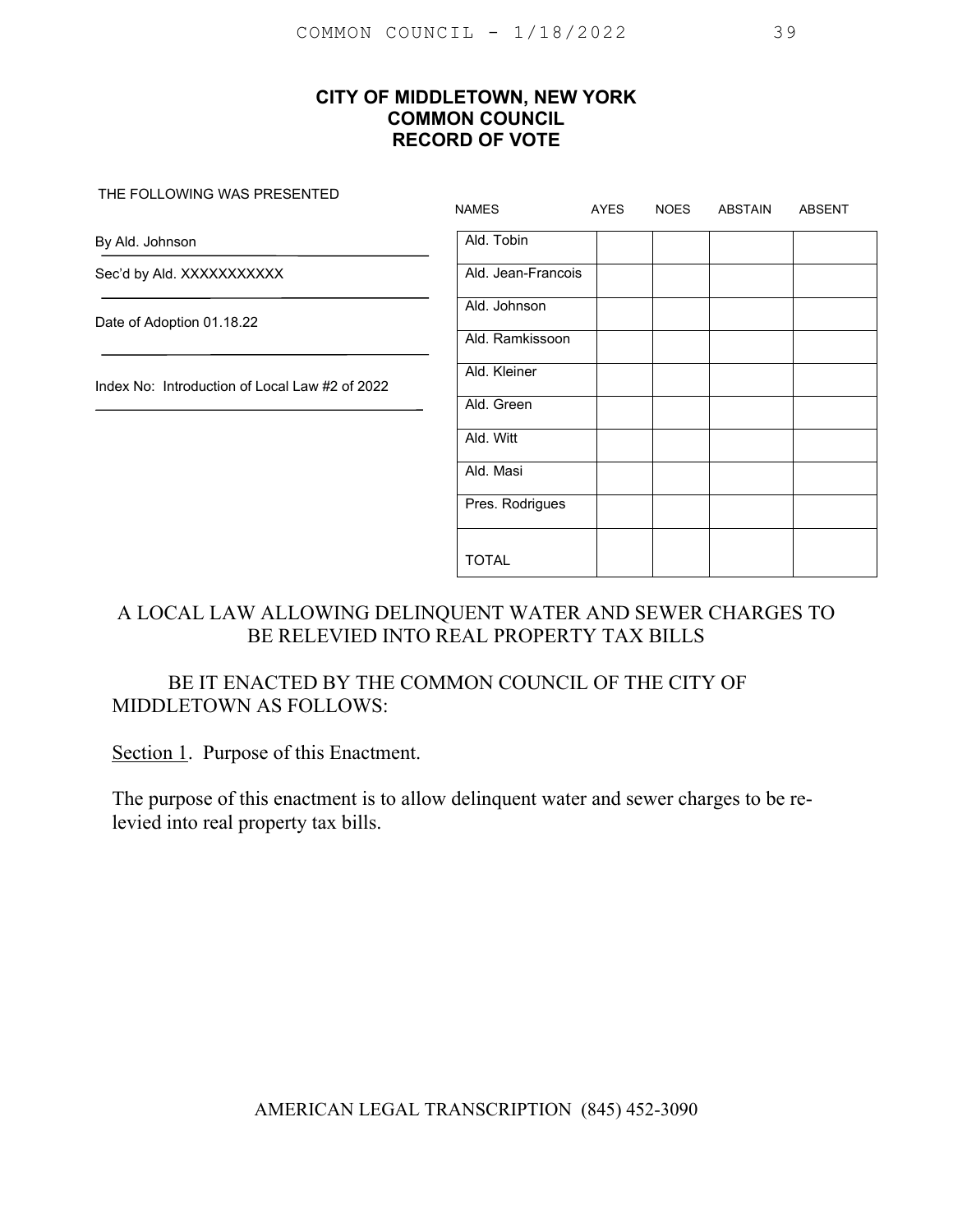Section 2. Section 79 of the Charter of the City of Middletown is hereby amended to add a new Paragraph 3, to read in its entirety as follows:

Notwithstanding the provisions of Paragraph 1, above, in this Section, and notwithstanding any other provision in this Charter, any water or sewer charge not received by the Treasurer by its due date shall be considered delinquent, and shall be levied, together with late-payment fees, into the general city property tax at the time of the next levy. Such amounts shall be indicated in a separate column on the tax roll issued against the subject real property. Such re-levied water and sewer liens shall be subject to the same penalties imposed for the nonpayment of City taxes, and shall be collected in the same manner as provided in this Charter for the collection and enforcement of delinquent property taxes.

Section 3. Severability.

If the provisions of any article, section, subsection, paragraph, subdivision or clause of this Local Law shall be judged invalid by a court of competent jurisdiction, such order of judgment shall not affect or invalidate the remainder of any article, section, subsection, paragraph, subdivision or clause of this Local Law.

Section 4. Effective Date.

This Local Law shall be effective upon filing with the Secretary of State.